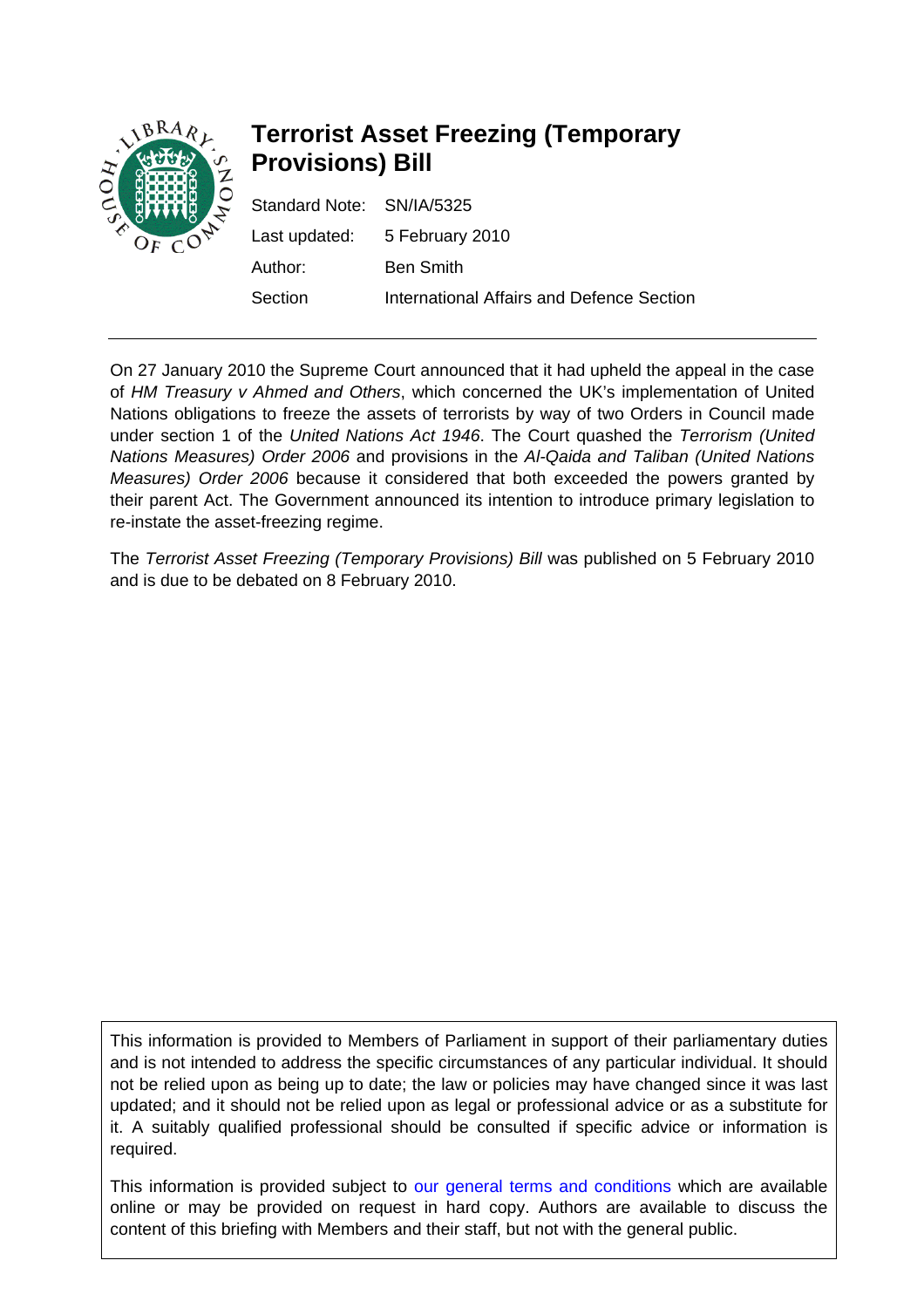## **Contents**

| 1 |                                                     | <b>Introduction</b>                                          | 3               |
|---|-----------------------------------------------------|--------------------------------------------------------------|-----------------|
| 2 | The United Nations' anti-terrorist measures         |                                                              | 3               |
|   | 2.1                                                 | <b>Escalating terrorist attacks</b>                          | 3               |
|   | 2.2                                                 | <b>Security Council Resolutions</b>                          | 3               |
|   | 2.3                                                 | Powers under which the Orders were made                      | 5               |
| 3 |                                                     | <b>The Orders</b>                                            | 5               |
| 4 |                                                     | <b>Criticisms of anti-terrorist legislation</b>              | 6               |
| 5 | The appeal                                          |                                                              | $6\phantom{1}6$ |
|   | 5.1                                                 | Judgment                                                     | $\overline{7}$  |
|   |                                                     | The Terrorism (United Nations Measures) Order 2006           | 8               |
|   |                                                     | Al-Qaida and Taliban (United Nations Measures) Order 2006    | 9               |
| 6 | The Government's response                           |                                                              | 9               |
|   | 6.1                                                 | Suspension                                                   | 10              |
|   | 6.2                                                 | Retrospective provision                                      | 10              |
|   | 6.3                                                 | The Bill                                                     | 11              |
| 7 |                                                     | <b>Commentary</b>                                            | 12              |
| 8 | The fast-tracking of legislation                    |                                                              | 13              |
|   | 8.1                                                 | The introduction of a procedure for fast-tracked legislation | 14              |
|   |                                                     | <b>Constitution Committee proposals</b>                      | 14              |
|   |                                                     | <b>Government Response</b>                                   | 14              |
|   | Annex 1: Legislative history of the Terrorism Order |                                                              | 16              |
|   | Annex 2: Legislative history of the Al-Qaida Order  |                                                              | 17              |
|   |                                                     | <b>Annex 3: Further reading</b>                              | 18              |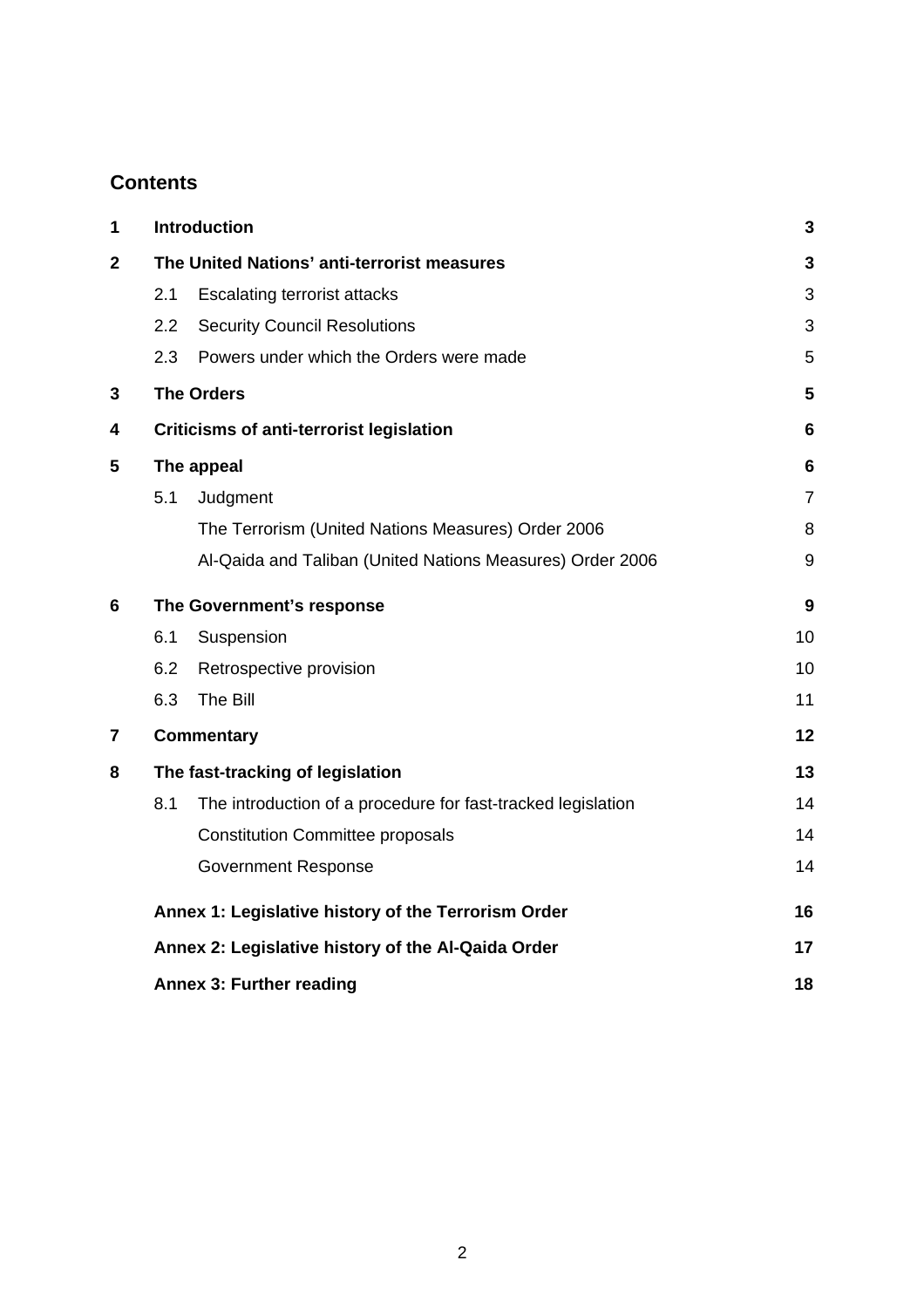## <span id="page-2-0"></span>**1 Introduction**

On 27 January 2010 the Supreme Court announced that it had upheld the appeal in the case of *HM Treasury v Ahmed and Others*, which concerned the UK's implementation of United Nations obligations to freeze the assets of terrorists by way of two Orders in Council made under section 1 of the *United Nations Act 1946*. The Orders had been made to give effect to United Nations Security Council Resolutions requiring States to freeze the assets of those suspected of supporting terrorism.

The Court quashed the *Terrorism (United Nations Measures) Order 2006* and provisions in the *Al-Qaida and Taliban (United Nations Measures) Order 2006* because it considered that both exceeded the powers granted by their parent Act. The Government announced its intention to introduce primary legislation to re-instate the asset-freezing regime.

The *Terrorist Asset Freezing (Temporary Provisions) Bill* was published on 5 February 2010 and is due to be debated on 8 February 2010.

## **2 The United Nations' anti-terrorist measures**

#### **2.1 Escalating terrorist attacks**

There has been a series of UN Security Council Resolutions (SCRs) demanding that states should take action, including asset-freezing, against terrorism. Until the 1990s these Resolutions involved sanctions and controls on transactions between states. The 1999 attacks on the US embassies in Kenya and Tanzania increased the urgency of action to prevent such attacks, and suggested that Resolutions concerning state actions alone were not enough and that international action against individuals or specific organisations was necessary.

In response to the attacks on 9/11, the UN Security Council passed a further set of Resolutions requiring States to take greater steps to freeze the assets of those involved in international terrorism, and specifically Osama bin Laden, the Taliban and their associates. The Security Council established a list of persons whose assets member states were obliged to freeze.<sup>[1](#page-2-1)</sup>

#### **2.2 Security Council Resolutions[2](#page-2-2)**

SCR 1267 (1999) on the situation in Afghanistan provided for the freezing of funds and other financial resources derived from or generated from property owned or controlled by the Taliban or by any undertaking owned or controlled by them.<sup>[3](#page-2-3)</sup> It also provided for a centralised list of persons and entities to whom the restrictions should apply, to be decided by a committee of the Security Council , consisting of all its members.

SCR 1333 (2000) on the situation in Afghanistan took this process a step further.<sup>[4](#page-2-4)</sup> It provided by paragraph 8(c) that all states should freeze funds and other financial assets of Osama bin Laden and individuals and entities associated with him to ensure that no funds were made

<span id="page-2-1"></span><sup>1</sup> For the list associated with SCR 1267, see *[The Consolidated List established and maintained by the 1267](http://www.un.org/sc/committees/1267/consolist.shtml)  [Committee](http://www.un.org/sc/committees/1267/consolist.shtml) with respect to Al-Qaida, Usama bin Laden, and the Taliban and other individuals, groups, undertakings and entities associated with them.* 

<span id="page-2-2"></span><sup>&</sup>lt;sup>2</sup> Analysis in this section is based largely on the Supreme Court judgment [2010] UKSC 2, *para*s 17-22<br><sup>3</sup> LIN SCR 1267 (1000), para 4(b)

*UN SCR 1267 (1999)*, *para* 4(b) 4

<span id="page-2-4"></span><span id="page-2-3"></span>*[UN SCR 1333 \(2000\)](http://daccess-dds-ny.un.org/doc/UNDOC/GEN/N00/806/62/PDF/N0080662.pdf?OpenElement)*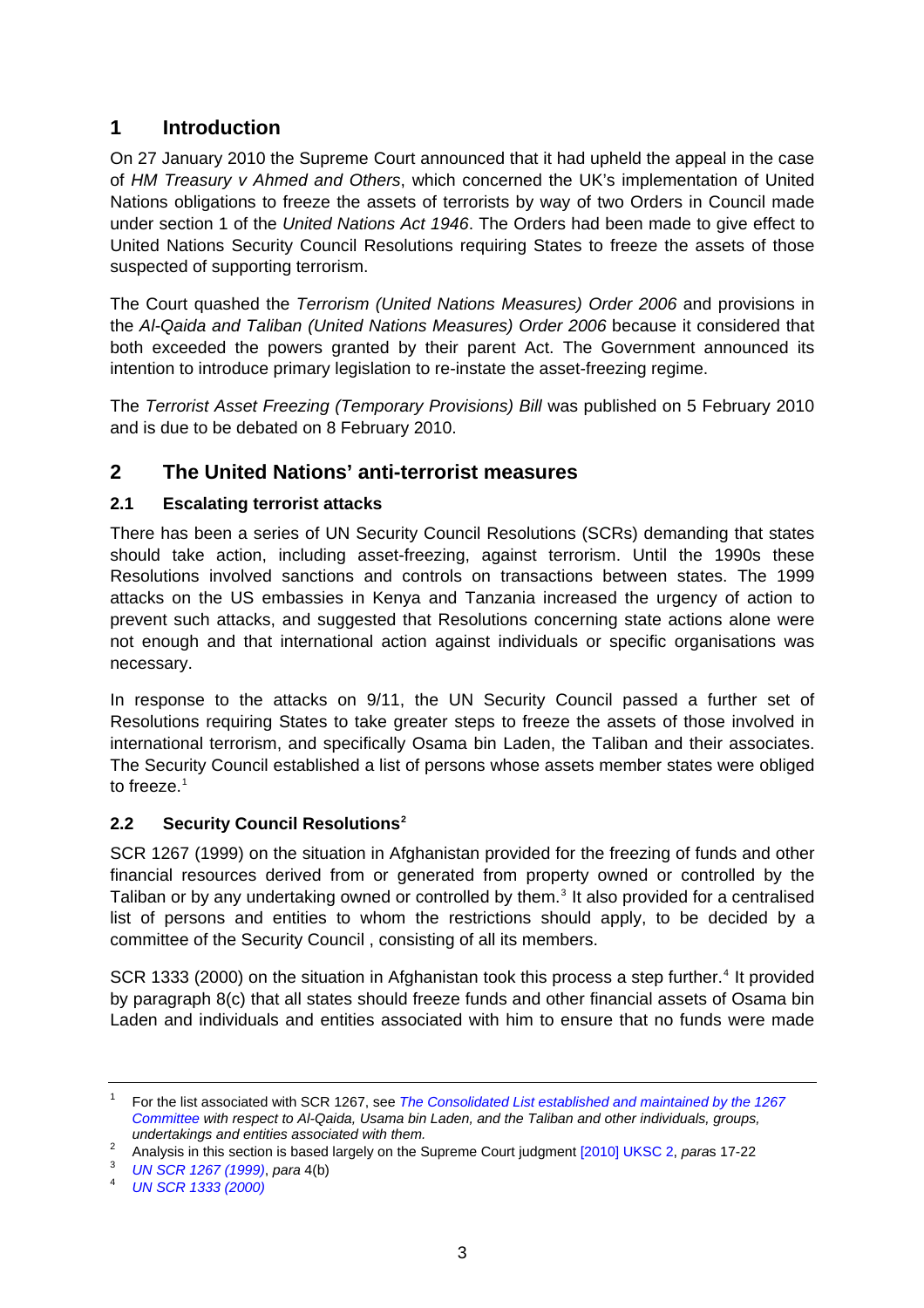available for the benefit of any person or entity associated with him, including the al-Qaeda organisation.

On 28 September 2001, as part of its response to 9/11, the Security Council broadened its approach to the problem still further. It decided that action required to be taken against everyone who committed or attempted to commit terrorist acts or facilitated their commission. It adopted SCR 1373 (2001) on threats to international peace and security caused by terrorist acts.<sup>[5](#page-3-0)</sup> The preamble to this Resolution recognised the need for states to complement international co-operation by taking additional measures to prevent and suppress, in their territories through all lawful means, the financing and preparation of any acts of terrorism. In paragraph 1, it states that the Security Council has decided that States shall:

 "(a) Prevent and suppress the financing of terrorist acts; (b) Criminalize the wilful provision or collection … of funds by their nationals or in their territories with the intention that the funds should be used … to carry out terrorist acts; (c) Freeze without delay funds and other financial assets or economic resources of persons who commit, or attempt to commit, terrorist acts or participate in or facilitate the commission of terrorist acts; of entities owned or controlled … by such persons; and of persons and entities acting on behalf of, or at the direction of such persons and entities…; [and] (d) Prohibit their nationals or any persons and entities within their territories from making funds, financial assets or economic resources or financial or other related services available … for the benefit of persons who commit or attempt to commit or facilitate or participate in the commission of terrorist acts, of entities owned or controlled … by such persons and of persons and entities acting on behalf of or at the direction of such persons."[6](#page-3-1)

Unlike SCR 1267 (1999), SCR 1373 (2001) does not provide for a centralised list of persons and entities to which resolution 1373 applies. The Security Council left States to determine for themselves who such persons and entities are. A further series of Resolutions requiring action against terrorism followed. According to the *Scotsman* newspaper, more than 50 people living in Britain are believed to be on the United Kingdom's sanctions list.<sup>[7](#page-3-2)</sup>

SCR 1822 (2008) was the most recent of these Resolutions at the time of the appeal in question. Its preamble declared that terrorism in all its forms and manifestations constitutes one of the most serious threats to peace and security and stressed that terrorism could only be defeated by a sustained and comprehensive approach involving the active collaboration of all states. In paragraph 1 it required States to take all the measures previously imposed by previous Resolutions with respect to al-Qaeda, Osama bin Laden and the Taliban

...and other individuals, groups, undertakings and entities associated with them, as referred to in the list created pursuant to Resolutions 1267 (1999) and 1333 (2000) (the 'Consolidated List')", including,

(a) Freeze without delay the funds and other financial assets or economic resources of these individuals, groups, undertakings and entities, including funds derived from property owned or controlled directly or indirectly, by them or by persons acting on their behalf or at their direction, and ensure that neither these nor any other funds, financial assets or economic resources are made available, directly or indirectly for such persons' benefit, or by their nationals or by persons within their territory.<sup>[8](#page-3-3)</sup>

<span id="page-3-0"></span><sup>5</sup> *[UN SCR 1373 \(2001\)](http://daccess-dds-ny.un.org/doc/UNDOC/GEN/N01/557/43/PDF/N0155743.pdf?OpenElement)*

<span id="page-3-1"></span><sup>6</sup> *UN SCR 1373 (2001)*, *Para* 1

<span id="page-3-2"></span> <sup>&#</sup>x27;Supreme Court rules freezing bank accounts of terror suspects is illegal', *Scotsman,* 28 January 2010 8

<span id="page-3-3"></span>*[UN SCR 1822 \(2008\),](http://daccess-dds-ny.un.org/doc/UNDOC/GEN/N08/404/90/PDF/N0840490.pdf?OpenElement) Para* 1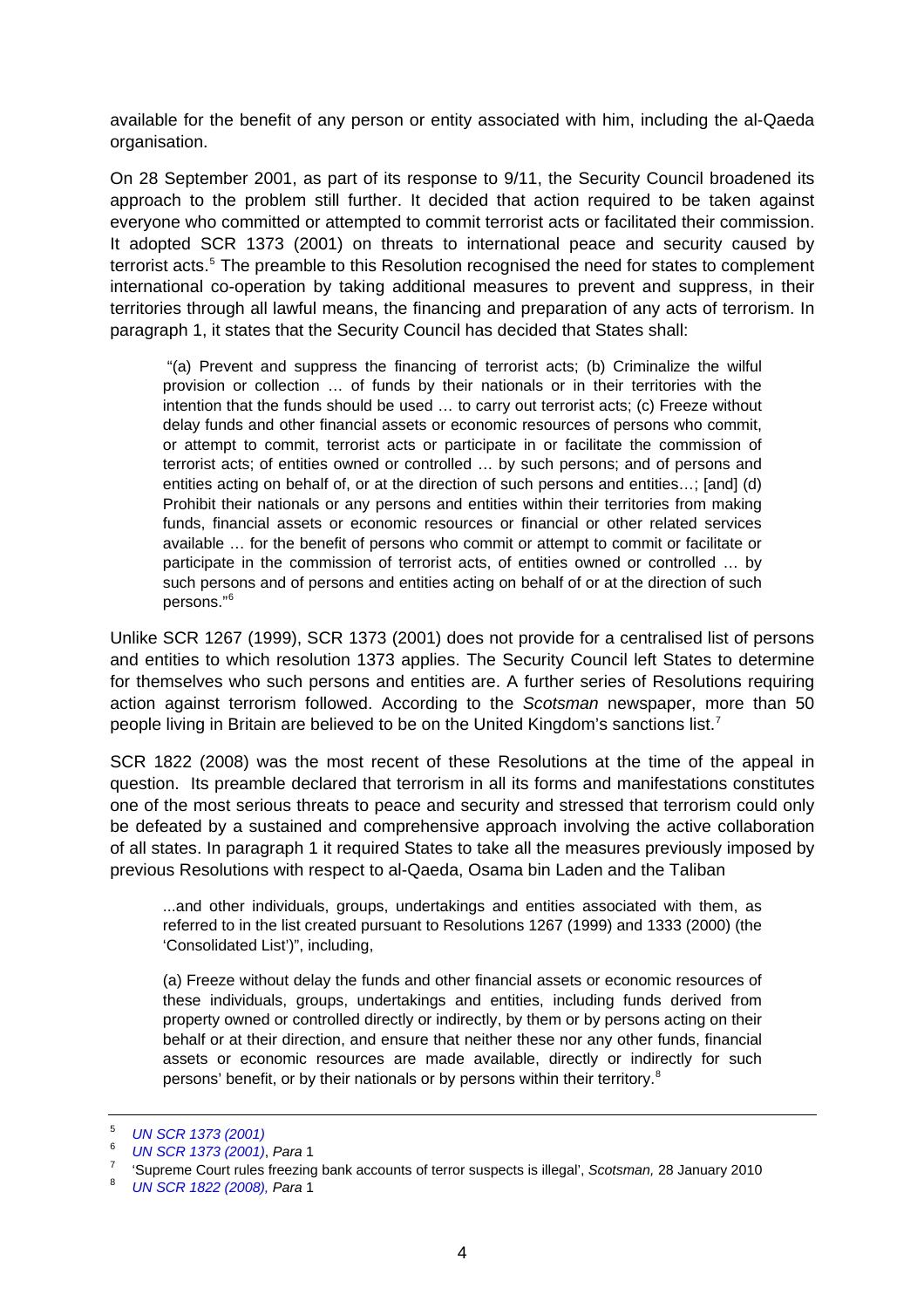<span id="page-4-0"></span>It was followed and reaffirmed by SCR 1904 (2009), which was adopted on 17 December 2009.

## **2.3 Powers under which the Orders were made**

The Supreme Court pointed to a number of pieces of anti-terrorist legislation through which the UK Government had set up an asset-freezing regime. Part 2 of the *Anti-terrorism, Crime*  and Security Act 2001 (the 2001 Act) provides for such a regime,<sup>[9](#page-4-1)</sup> which the Supreme Court described as non-onerous and attended by reasonable safeguards.[10](#page-4-2) The *Counter-Terrorism Act 2008* introduced a procedure for setting aside financial restrictions decisions taken by the Treasury, but this procedure was not available to the appellants in this case.

Instead of using the powers specifically designed for the purpose by the 2001 Act, the Treasury made a series of Orders under to Section 1 of the *United Nations Act 1946* (the 1946 Act), which gives a general authorisation to Ministers for the making of such Orders in Council as are 'necessary or expedient' to give effect to Security Council Resolutions.[11](#page-4-3) Had the 2001 Act been used, the resulting system would have been less onerous system and one with a mechanism for setting designations aside.

## **3 The Orders**

The *Terrorism (United Nations Measures) Order 2006* was made to give effect to SCR 1373  $(2001)$  and SCR 1452  $(2002)$ .<sup>[12](#page-4-4)</sup> It repealed a similar previous Order dated 2001. This is the relevant Order for the purposes of the Supreme Court case, although it has now been replaced by the *Terrorism (United Nations Measures) Order 2009* (SI 2009/1747), which came into force on 10 August 2009. Like the 2001 and 2006 Terrorism Orders, the 2009 Order was made under Section 1 of the 1946 Act to give effect to SCR 1373 (2001) and other SCRs. It revoked the two similar previous Orders.[13](#page-4-5)

In response to Security Council Resolution 1452 (2002) and others instructing states to take action against al-Qaeda, the Taliban and Osama bin Laden, the Treasury made the *Al-Qaida and Taliban (United Nations Measures) Order 2006* (this revoked a similar Order from  $2002$ ).<sup>[14](#page-4-6)</sup>

Subsequent to the hearing in this case, the Treasury revoked the designations of the appellants under the *Terrorism (United Nations Measures) Order 2006* and issued new designations under the terms of the *Terrorism (United Nations Measures) Order 2009*.

The Government undertook in 2006 to make quarterly reports to Parliament on the operation of the counter-terrorism asset freezing regime. The reports give the number of asset-freezing designations made during the period, reviews and de-listings, licenses issued (whereby listed persons are allowed to make or receive payments under controlled circumstances) and the

<sup>9</sup>

<span id="page-4-3"></span>

<span id="page-4-4"></span>

<span id="page-4-2"></span><span id="page-4-1"></span><sup>&</sup>lt;sup>9</sup> Anti-terrorism[,](http://www.opsi.gov.uk/Acts/acts2001/ukpga_20010024_en_2#pt1-l1g2) Crime and Security Act 2001, Part 2<br>
<sup>10</sup> Judgment in [\[2010\] UKSC 2,](http://www.supremecourt.gov.uk/docs/uksc_2009_0016_judgment.pdf) *para* 51<br>
<sup>11</sup> United Nations Act 1946, Section 1(1)<br>
<sup>12</sup> The Terrorism (United Nations Measures) Order 2006 (SI 2006/2657)<br>
<sup>13</sup> T

<span id="page-4-6"></span><span id="page-4-5"></span><sup>2006 (</sup>SI 2006/2657) 14 *[Al-Qa'ida and Taliban \(United Nations Measures\) Order 2002](http://www.opsi.gov.uk/si/si2006/20062952.htm)* (SI 2002/11). Full list of the UNSCRs implemented by the Order is given in the Explanatory Note at the end of the Order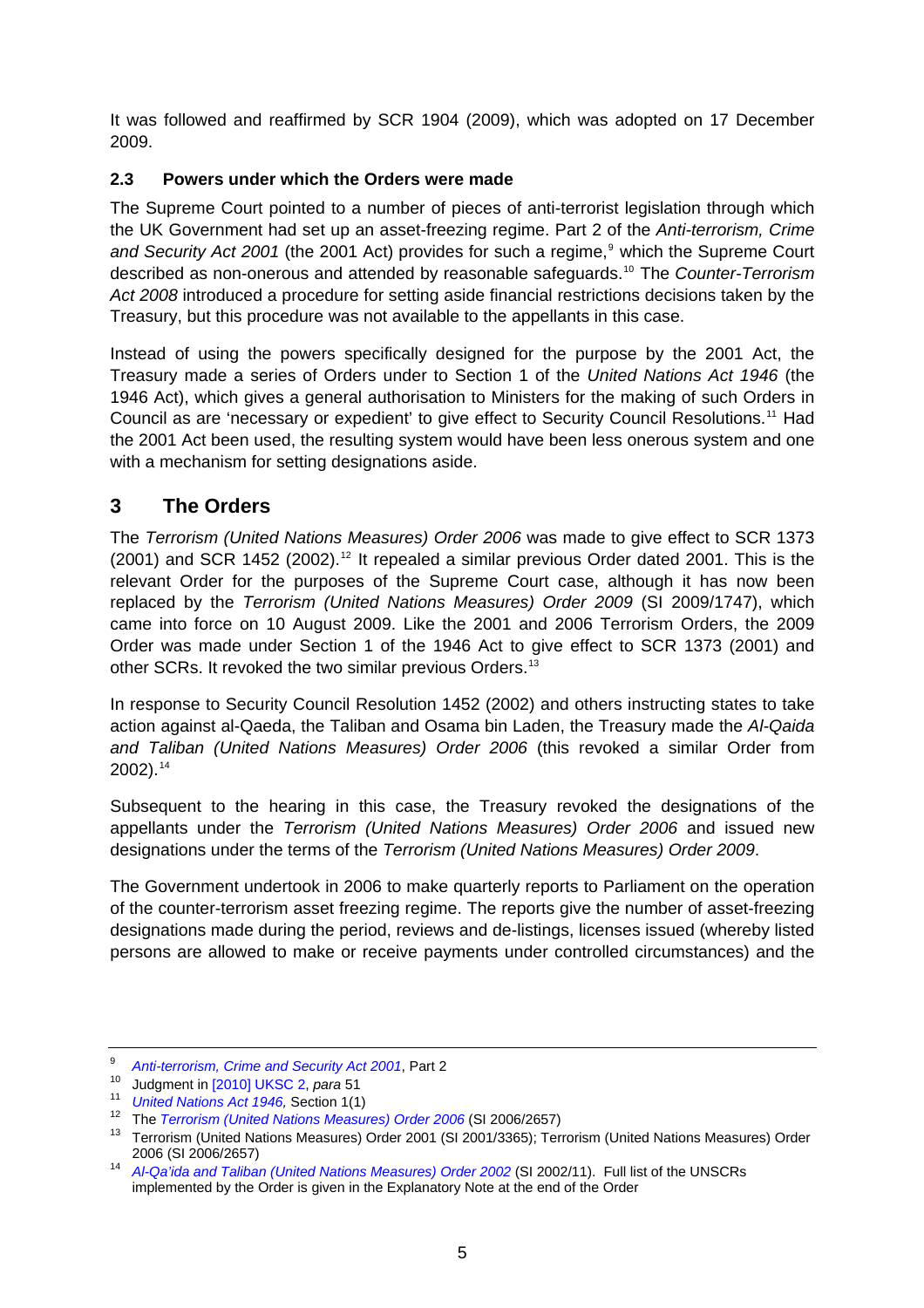<span id="page-5-0"></span>amount of money frozen under the regime. The latest such report was given to Parliament on 30 November 2009.[15](#page-5-1)

## **4 Criticisms of anti-terrorist legislation**

Section 122 of the *Anti-Terrorism, Crime and Security Act* 2001 provided for the appointment of a committee of at least seven Privy Counsellors to conduct a review of the Act. The *Privy Counsellor Review Committee into the Anti-Terrorism, Crime and Security Act 2001* (known as the Newton Committee, after its chairman, Lord Newton of Braintree), was appointed in April 2002 and reported in December 2003. One of the issues of concern to the Committee was that of asset-freezing provisions. The Newton Committee called for the powers for making freezing orders to be addressed again in primary legislation.<sup>[16](#page-5-2)</sup>

During its passage through Parliament, a clause was added to the *Anti-terrorism Crime and Security Act 2001* providing for the review of certain parts of the Act. In its statutory annual review of the Act in 2004, the Joint Committee on Human Rights referred to the Newton Committee's conclusions about asset freezing orders:

At present, the power under the 2001 Act is not being used, because freezing orders are made under the Terrorism (United Nations Measures) Order 2001, which itself was made under powers conferred by the United Nations Act 1946, section 1. The operation of the freezing orders made under that Order and Act are questionable in human rights terms, because there is no right to appeal against the orders and (despite the Government's contrary view) we consider that judicial review provides only a very limited protection against legislative orders of this kind, except where they contravene European Community law.

We therefore endorse the recommendation in the Newton Committee that "freezing orders for specific use against terrorism should be addressed again in primary legislation" and that "freezing orders for other emergency situations, and the safeguards which should accompany them, should be reconsidered on their own merits in the context of more appropriate legislation for emergencies"<sup>[17](#page-5-3)</sup>

In 2009, the International Commission of Jurists set up a Panel on Terrorism, Counterterrorism and Human Rights. The report of the Commission drew attention to what it saw as serious deficiencies in the listing of individuals as terrorists, both at the national and international level, particularly with regard to the right of appeal.<sup>[18](#page-5-4)</sup>

## **5 The appeal**

The appeal in the case of *A v Her Majesty's Treasury,* brought by individuals who had been subjected to asset freezes under the 2006 Orders, was heard in High Court in 2008,<sup>[19](#page-5-5)</sup> the Appeal Court in October [20](#page-5-6)08<sup>20</sup> and, on 5 October 2009, the case was heard in the Supreme

<span id="page-5-1"></span><sup>15</sup> HC Deb 30 November 2009, c105-6WS

<span id="page-5-2"></span><sup>16</sup> Privy Counsellor Review Committee, *[Anti-terrorism Crime and Security Act 2001 review: report,](http://www.statewatch.org/news/2003/dec/atcsReport.pdf)* HC 100,

<sup>2003-04,</sup> paras 149 17 Joint Committee On Human Rights, *Anti-terrorism*, *[Crime and Security Act 2001: Statutory Review and](http://www.publications.parliament.uk/pa/jt200304/jtselect/jtrights/38/3802.htm)* 

<span id="page-5-4"></span><span id="page-5-3"></span>*Continuance of Part 4*, HC 38/HC 381 2003-04, part 4 18 International Commission of Jurists, *[Assessing Damage, Urging Action](http://ejp.icj.org/IMG/EJP-Report.pdf),* An initiative of the International Commission of Jurists Report of the Eminent Jurists Panel on Terrorism, Counter-terrorism and Human

<span id="page-5-5"></span>Rights, 2009<br><sup>19</sup> [\[2008\] EWHC 869 \(Admin\)](http://www.bailii.org/ew/cases/EWHC/Admin/2008/869.html)<br><sup>20</sup> [2008] EWG A Giv 4497

<span id="page-5-6"></span>[<sup>\[2008\]</sup> EWCA Civ 1187](http://www.bailii.org/ew/cases/EWCA/Civ/2008/1187.html)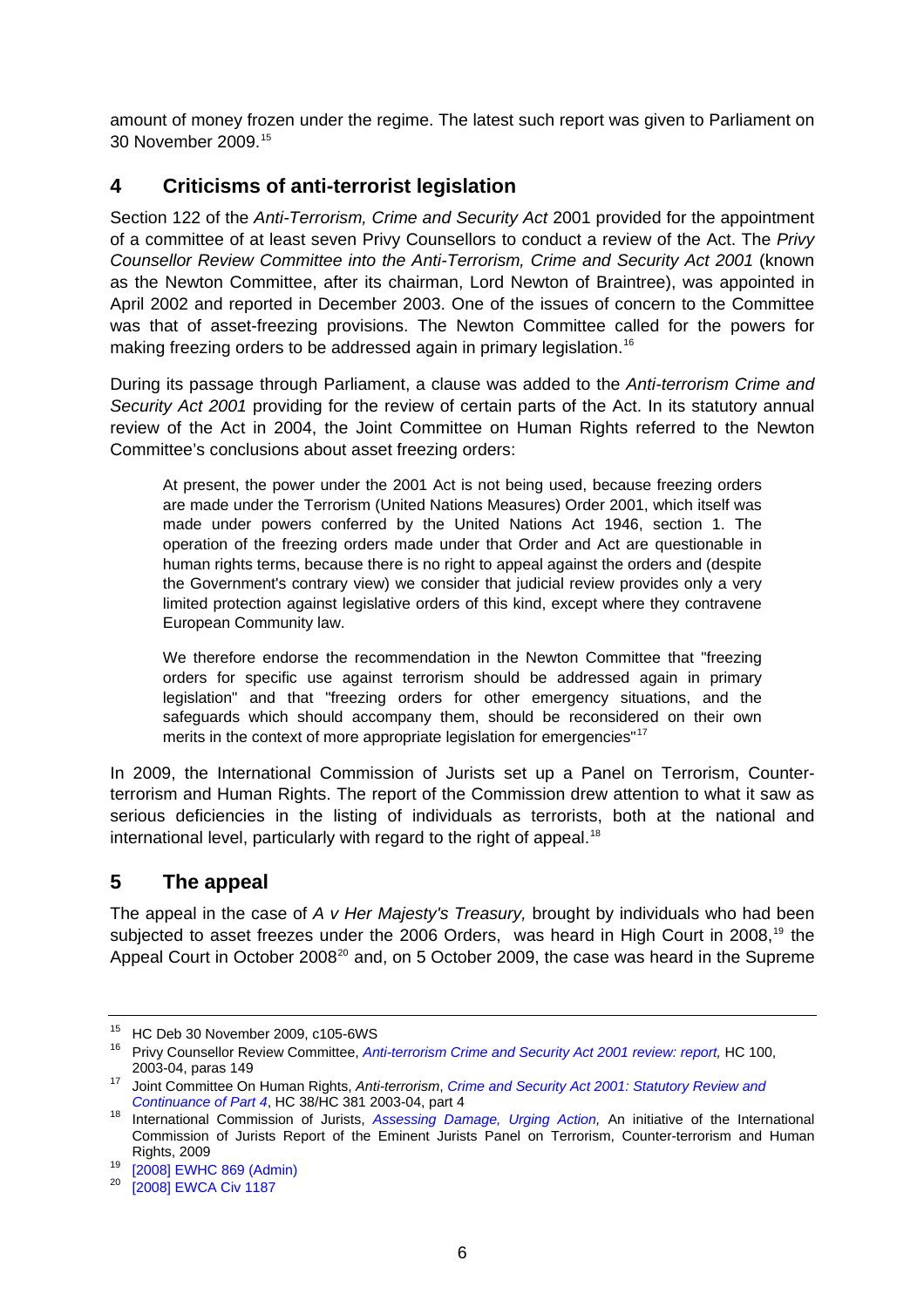<span id="page-6-0"></span>Court; the case was deliberately chosen as the Supreme Court's first because of its constitutional significance. Lord Phillips, President of the Supreme Court, said:

It is particularly appropriate that these should be the first appeals to be heard in the Supreme Court of the United Kingdom, for they concern the separation of powers. $^{21}$  $^{21}$  $^{21}$ 

In its deliberations over the appeal, the Supreme Court set out to decide the following:

Both Orders

1. Are the Orders ultra vires the 1946 Act by reference to the principle of legality?

2. Are the Orders incompatible with the Convention rights under the Human Rights Act 1998?

The TO [*Terrorism (United Nations Measures) Order 2006*]

3. If it is not ultra vires on one or other of the previous grounds, is the TO ultra vires the 1946 Act because its terms go beyond those required by the SCR?

The AQO [*Al-Qaida and Taliban (United Nations Measures) Order 2006*]

4. Is the AQO ultra vires the 1946 Act because it violates the right of effective judicial review? $22$ 

#### **5.1 Judgment**

On 27 January 2010, the Supreme Court announced its judgment,<sup>[23](#page-6-3)</sup> summarised as follows:

The Supreme Court has unanimously held that the TO [*Terrorism (United Nations Measures) Order 2006*] should be quashed as ultra vires s.1(1) of the 1946 Act. It also held by a majority of six to one (Lord Brown dissenting) that Article 3(1)(b) of the AQO [*Al-Qaida and Taliban (United Nations Measures) Order* 2006] must also be quashed as ultra vires. It was noted that if the designations in respect of A, K, M and G imposed subsequent to the hearing pursuant to the TO 2009 had been before the Supreme Court these too would have been quashed. $24,25$  $24,25$  $24,25$ 

One reason for the Court to be particularly vigilant over the severe restrictions imposed by the Orders was the fact that the *United Nations Act 1946* allows Orders in Council to be made without any Parliamentary scrutiny. Having studied the legislative history of the 1946 Act, the Court concluded that Parliament had not intended the 1946 Act to be used to introduce coercive measures which interfere with UK citizens' basic rights.

Giving the leading judgment, Lord Hope said that the Orders:

<span id="page-6-3"></span><span id="page-6-2"></span>

<span id="page-6-1"></span><sup>&</sup>lt;sup>21</sup> [UK Supreme Court blog,](http://www.ukscblog.net/) 2 February 2010<br><sup>22</sup> Judgment in [\[2010\] UKSC 2,](http://www.supremecourt.gov.uk/docs/uksc_2009_0016_judgment.pdf) para 41<br><sup>23</sup> Her Majesty's Treasury (Respondent) v Mohammed Jabar Ahmed and others (FC) (Appellants) Her Majesty's Treasury (Respondent) v Mohammed al-Ghabra (FC) (Appellant) R (on the application of Hani El Sayed

<span id="page-6-5"></span><span id="page-6-4"></span>

Sabaei Youssef) (Respondent) v Her Majesty's Treasury (Appellant), [\[2010\] UKSC 2](http://www.supremecourt.gov.uk/docs/uksc_2009_0016_judgment.pdf), 27 January 2010<br><sup>24</sup> Supreme Court, [Press summary,](http://www.supremecourt.gov.uk/decided-cases/docs/UKSC_2009_0016_PressSummary.pdf) 27 January 2010.<br><sup>25</sup> Ultra Vires is a Latin term which essentially means "beyond the pow indicates that it is usually used to describe an act by a public authority, company, or other body "that goes beyond the limits of powers conferred on it".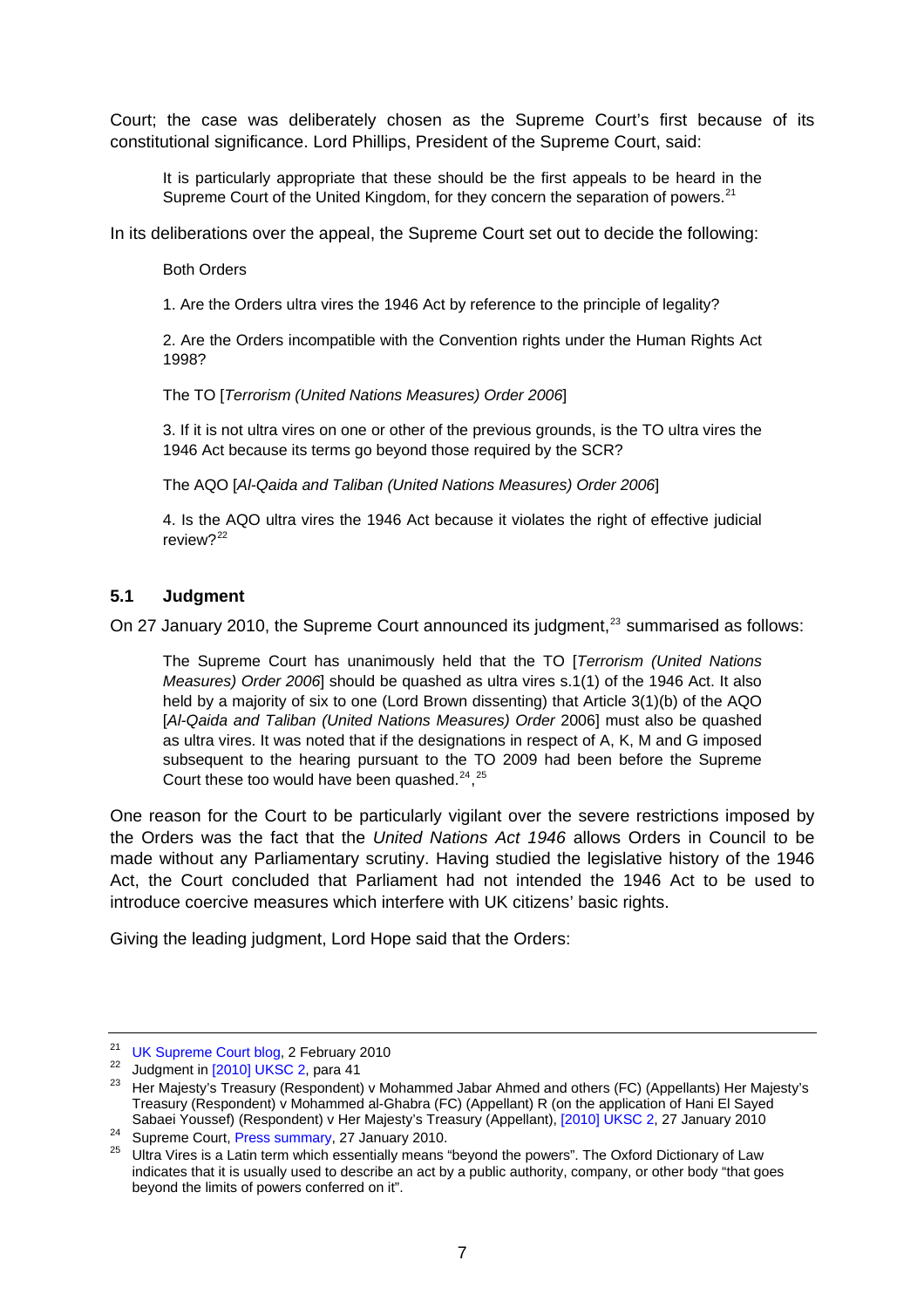<span id="page-7-0"></span>...lie wholly outside the scope of Parliamentary scrutiny. This raises fundamental questions about the relationship between Parliament and the executive and about judicial control over the power of the executive. $26$ 

Lord Hope went on:

The consequences of the Orders that were made in this case are so drastic and so oppressive that we must be just as alert to see that the coercive action that the Treasury have taken really is within the powers that the [*United Nations Act 1946*] has given them. Even in the face of the threat of international terrorism, the safety of the people is not the supreme law. We must be just as careful to guard against unrestrained encroachments on personal liberty.<sup>[27](#page-7-2)</sup>

Commenting on the necessity of implementing Security Council Resolutions, Lord Hope said:

...these resolutions are the product of a body of which the executive is a member as the United Kingdom's representative. Conferring an unlimited discretion on the executive as to how those resolutions, which it has a hand in making, are to be implemented seems to me to be wholly unacceptable. It conflicts with the basic rules that lie at the heart of our democracy. $28$ 

The judgment also pointed out that other states did not find it necessary to give unlimited powers to the executive in order to give effect to Security Council Resolutions:

The regimes that both Australia and New Zealand have introduced by means of primary legislation are exacting. But they contain various, albeit limited, safeguards and in so far as they interfere with basic rights of the individual that interference has been expressly authorised by their respective legislatures.<sup>[29](#page-7-4)</sup>

Both Australia and New Zealand initially implemented asset-freezing regimes under their respective United Nations Acts, but later replaced these regimes with ones based on primary  $leq$ islation. $30$ 

#### *The Terrorism (United Nations Measures) Order 2006*

The relevant Security Council Resolutions did not address the question of the level of proof required for imposing asset freezes. The judgment concludes that in the use of a 'reasonable suspicion' test to identify those whose assets are to be frozen, the Treasury had exceeded the powers granted to it by the *United Nations Act 1946,* and that the measures were therefore unlawful. It explained:

The absence of any indication that Parliament had the imposition of restrictions on the freedom of individuals in mind when the provisions of the 1946 Act were being debated makes it impossible to say that it squarely confronted those effects and was willing to accept the political cost when that measure was enacted. $31$ 

The Supreme Court came to a unanimous verdict on the first Order.

<span id="page-7-3"></span>

<span id="page-7-5"></span><span id="page-7-4"></span>

<span id="page-7-2"></span><span id="page-7-1"></span><sup>&</sup>lt;sup>26</sup> Judgment in [\[2010\] UKSC 2,](http://www.supremecourt.gov.uk/docs/uksc_2009_0016_judgment.pdf) *para* 5<br>
<sup>27</sup> Ibid., *para* 6<br> *bid.*, *para* 45<br> *bid.*, para 50<br> *bid.*, para 50<br>
<sup>29</sup> Ibid., para 50<br>
<sup>30</sup> Further information about [Australia's](http://www.dfat.gov.au/icat/UNSC_financial_sanctions.html) system can be found at the Australian Go [Implementation of United Nations Security Council Financial Sanctions](http://www.dfat.gov.au/icat/UNSC_financial_sanctions.html)

<span id="page-7-6"></span><sup>31</sup> *Ibid*., para 61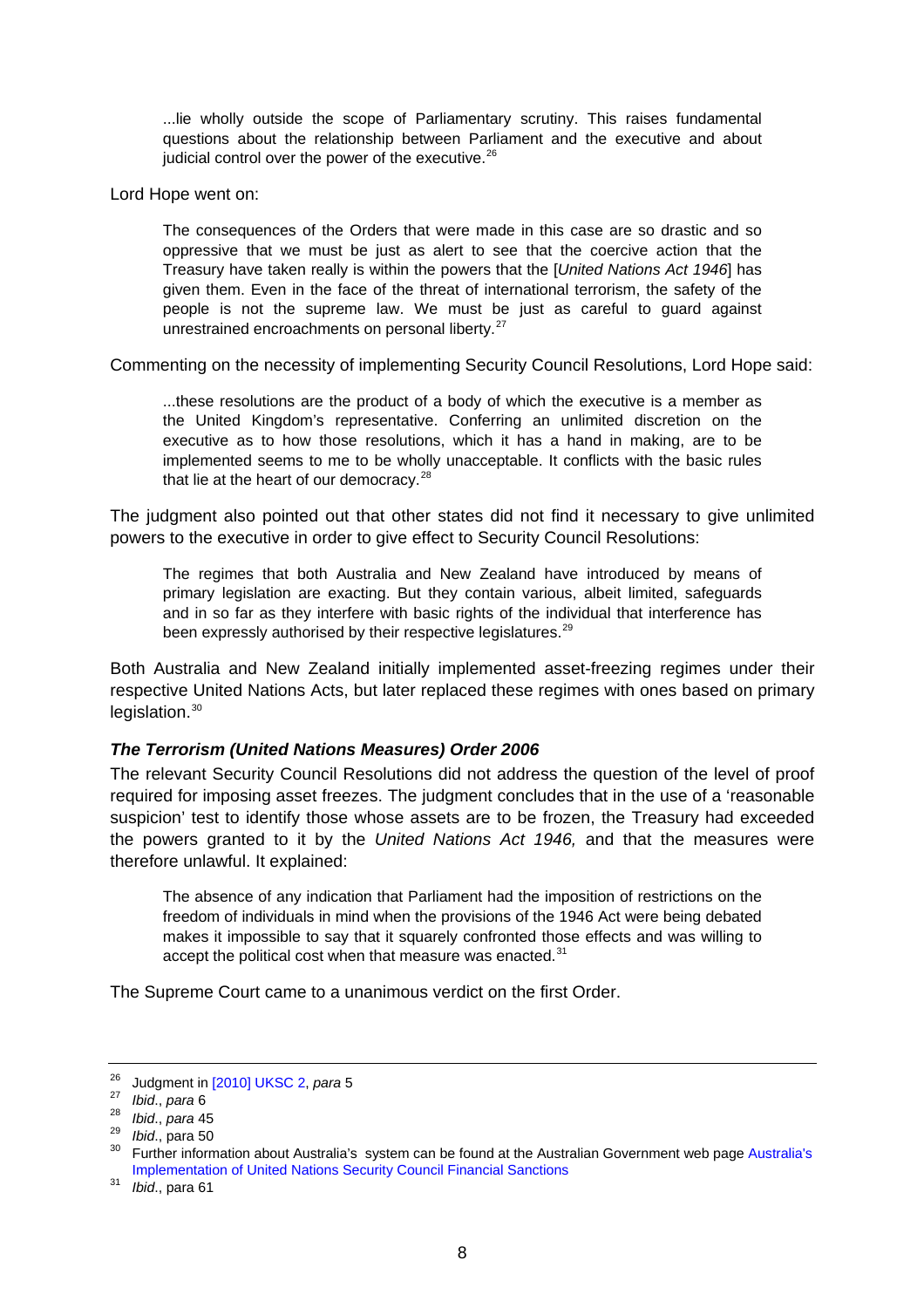#### <span id="page-8-0"></span>*Al-Qaida and Taliban (United Nations Measures) Order 2006*

The judgment on the other Order in question, the *Al-Qaida and Taliban (United Nations Measures) Order 2006,* was different, and one of the Justices, Lord Brown, gave a dissenting opinion. The Court did not consider that this second Order, which did not use a 'reasonable suspicion' test, went beyond the provisions of the relevant Security Council Resolutions. The majority opinion, however, was that the *Al-Qaida and Taliban (United Nations Measures) Order 2006* left designated individuals with no judicial remedy. Lord Hope said: 'There is nothing in the listing or de-listing procedure that recognises the principles of natural justice or that provides for basic procedural fairness'.<sup>[32](#page-8-1)</sup> This meant that the relevant provisions (Article 3(1)(b)) in the Order were not lawful and had to be quashed.

The dissenting opinion of Lord Brown was that the relevant Security Council Resolutions were unambiguous about the requirements for action against al-Qaeda and the 1946 Act gave unambiguous powers to give effect to such Resolutions. His concluding remark was:

I content myself with the hope that the view of the majority will not be thought to indicate any weakening in this country's commitment to the UN Charter. $33$ 

In his concluding remark on both appeals, Lord Phillips said:

Nobody should conclude that the result of these appeals constitutes judicial interference with the will of Parliament. On the contrary it upholds the supremacy of Parliament in deciding whether or not measures should be imposed that affect the fundamental rights of those in this country. $34$ 

#### **6 The Government's response**

On 27 January 2010, the Government issued a Written Statement announcing its intention to introduce primary legislation to re-instate the asset-freezing regime. Treasury Minister Sarah McCarthy-Fry said:

The UK has implemented these obligations through Orders in Council made under Section 1 of the United Nations Act 1946. Section 1 of the UN Act authorises the Government to make an Order in Council to give effect to any decision of the UN Security Council where such provision appears to be "necessary or expedient for enabling those measures to be effectively applied".<sup>[35](#page-8-4)</sup>

She went on:

The Government made the Orders in Council in good faith based on their belief that section 1 of the United Nations Act was an appropriate legal vehicle and that it provided the most effective and timely way of implementing UN terrorist asset freezing obligations.

The Government are committed to maintaining an effective, proportionate and fair terrorist asset-freezing regime that meets our United Nations obligations, protects national security by disrupting flows of terrorist finance, and safeguards human rights.

<span id="page-8-2"></span>

<span id="page-8-4"></span><span id="page-8-3"></span>

<span id="page-8-1"></span><sup>32</sup>*Ibid*., para 80 33 *Ibid*., *para* 206 34 *Ibid*., para 157 35 HC Deb 27 February 2009, c54WS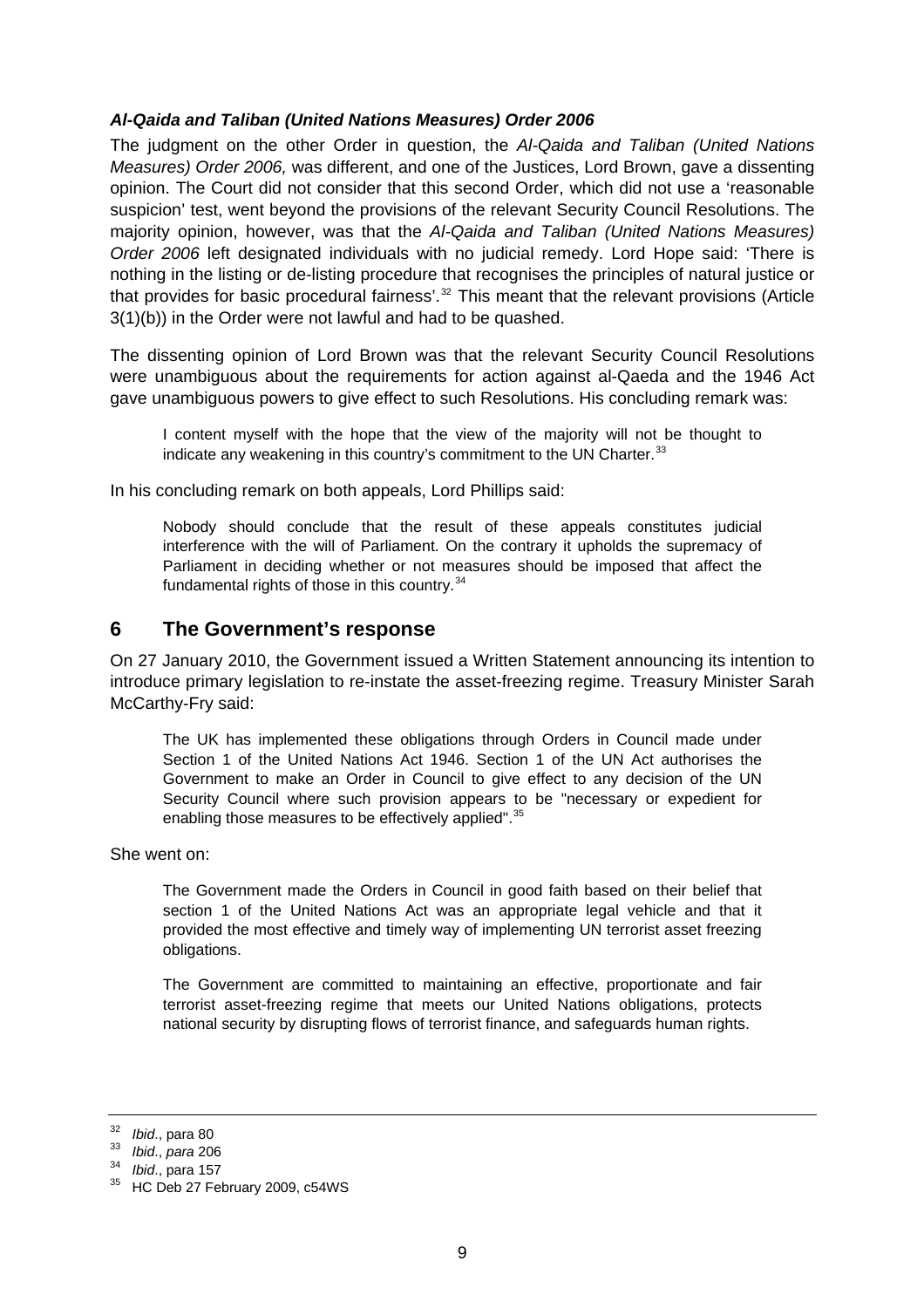<span id="page-9-0"></span>In the light of the court's decision and the ongoing significant threat from international terrorism, the Government intend to bring forward fast-track primary legislation to restore the UK's terrorist asset-freezing regime.<sup>[36](#page-9-1)</sup>

On 3 February, another Written Statement was issued, with which the Government announced its intention to replace the legislation quashed by the Supreme Court. Sarah McCarthy-Fry said:

It is our intention to introduce legislation that effectively reinstates the Terrorism (United Nations Measures) Order 2009, which the Government has in the past used in good faith.

She went on:

Our ambition is to mirror the 2009 Order in the legislation we present to the House.

Despite the fact that the restrictive measures imposed by the regime had been described in the Supreme Court judgment as 'contrary to fundamental principles of human rights',<sup>[37](#page-9-2)</sup> the Bill does not alter the substance of these measures.

#### **6.1 Suspension**

The Government had asked for the effect of the Supreme Court's decision to be suspended, to allow for replacement legislation to be passed. Having considered a partial suspension, the Court announced on 4 February that it would not grant this delay:

The ends sought by Mr Swift might well be thought desirable, but I do not consider that they justify the means that he proposes. This court should not lend itself to a procedure that is designed to obfuscate the effect of its judgment. Accordingly, I would not suspend the operation of any part of the court's order.<sup>[38](#page-9-3)</sup>

#### **6.2 Retrospective provision**

The Government therefore decided to include a retrospective provision in the Bill. Sarah McCarthy-Fry said:

This legislation includes a provision backdated to today's judgment, providing legal authority to banks and those covered by the existing orders to ensure asset freezes can be maintained without a gap.<sup>[39](#page-9-4)</sup>

The Treasury would contact banks to inform them of the legal situation. In a notice to banks, the Treasury said:

This legislation will ensure a continued freeze on the assets of those persons designated under these Orders. Once enacted, it will also have the effect of validating retrospectively any actions taken by persons (other than the Treasury) under or in reliance on those Orders. Financial institutions and others will be protected from challenges if they maintain asset freezes in accordance with the Orders in the interim period until this Act comes into force. It is intended that the Bill will pass through all its

<span id="page-9-1"></span> $36$  HC Deb 27 February 2009, c54WS<br> $37$  Judament in [2010] UKSC 2, para 203

<span id="page-9-3"></span><span id="page-9-2"></span> $38$  [Judgment in \[2010\] UKSC 5,](http://www.supremecourt.gov.uk/docs/uksc_2009_0016_judgment2V2.pdf) 4 February 2010, para 8<br> $39$  HC Deb 4 February 2010, c21WS

<span id="page-9-4"></span>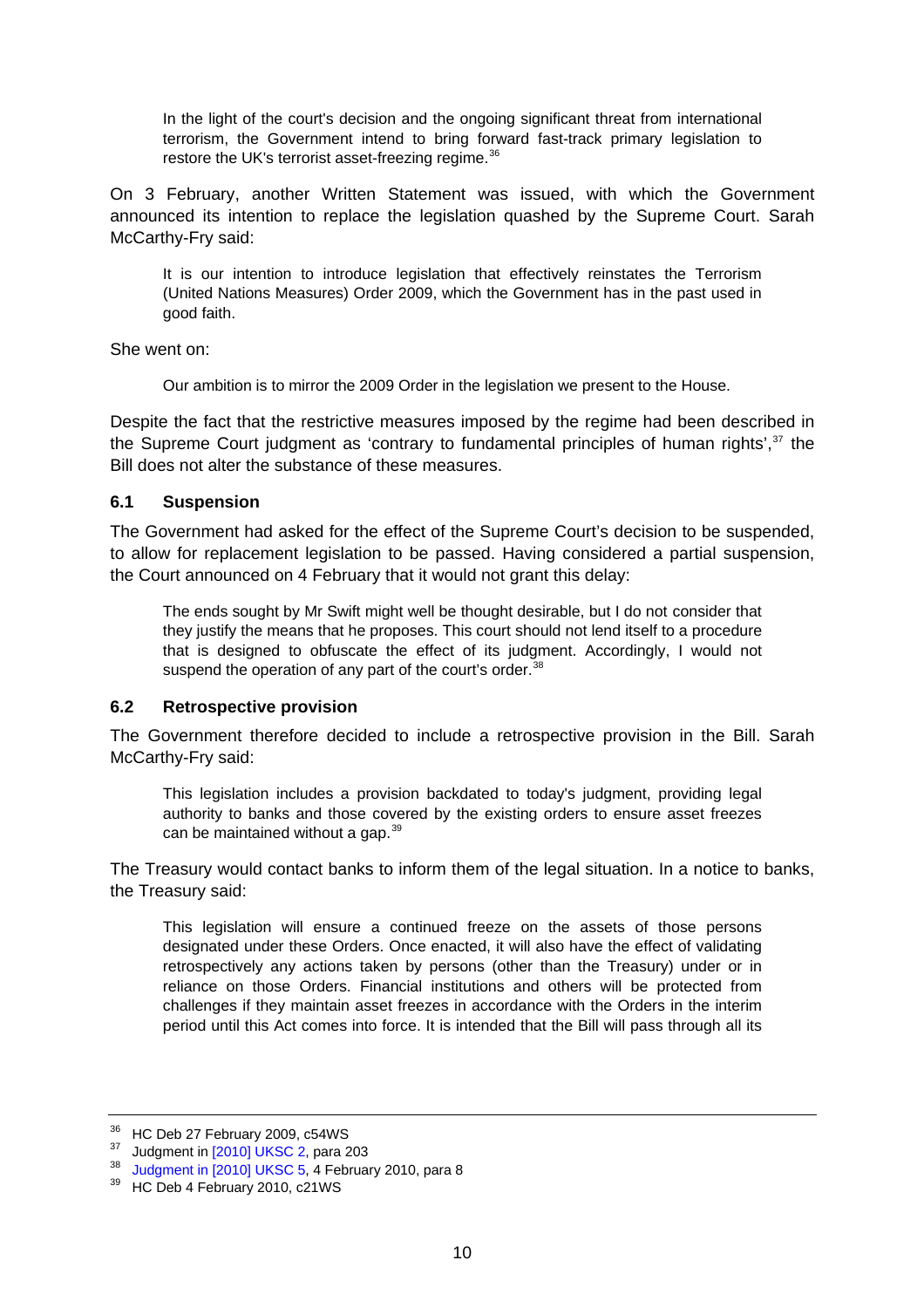<span id="page-10-0"></span>Parliamentary stages early next week. We expect financial institutions to maintain all asset freezes under the 2001, 2006 and 2009 Terrorism Orders.<sup>[40](#page-10-1)</sup>

The present Bill is only an interim measure, intended to maintain the existing asset-freezing regime until a longer-term legislative solution is found. The provisions of the Bill will last until 31 December 2010, in line with the recommendations of the House of Lords Constitution Committee on fast-track legislation (see below).

As well as implementing the Security Council Resolutions mentioned above, the *Al-Qaida and Taliban (United Nations Measures) Order 2006* also provided for the implementation of the European asset-freezing requirements under Regulation (EC) 881/2002 of 27th May 2002,[41](#page-10-2) as amended by a series of subsequent Council Regulations. The *Al-Qaida and Taliban (United Nations Measures) Order 2006* was not quashed in its entirety, and the Government decided to replace its enforcement provisions with regulations, as explained in the Statement:

The Government also intend to bring forward affirmative procedure regulations under section 2(2) of the European Communities Act 1972 to ensure that enforcement provisions are in place to implement fully EC Regulation 881/2002 in respect of measures against al-Qaeda and the Taliban.<sup>[42](#page-10-3)</sup>

#### **6.3 The Bill**

On 5 February 2010, the Bill was published. Clause 1(2) of the Bill reads:

The following Orders—

(a) the Terrorism (United Nations Measures) Order 2001 (S.I. 2001/3365),

(b) the Terrorism (United Nations Measures) Order 2006 (S.I. 2006/2657),

and

(c) the Terrorism (United Nations Measures) Order 2009 (S.I. 2009/1747),

are deemed to have been validly made under, and every provision of those

Orders is deemed to be within the power conferred by, section 1 of the United

Nations Act 1946.<sup>[43](#page-10-4)</sup>

To minimise the gap appearing in the asset-freezing regime, the Bill would offer 'Protection of things done or omitted in interim period':

(1)The following provisions have effect in relation to things done or omitted in the period beginning with 4 February 2010 and ending with the coming into force of this Act.

(2) Anything done or omitted by a person other than the Treasury that would be valid, lawful or effectual if-

(a) the Terrorism (United Nations Measures) Order 2001 (S.I. 2001/3365),

<span id="page-10-2"></span><span id="page-10-1"></span><sup>40</sup> See HM Treasury[,](http://www.hm-treasury.gov.uk/d/supremecourt_stayjudgement040210.pdf) *Financial Sanctions Notice*, 4 February 2010<br><sup>41</sup> [Regulation \(EC\) 881/2002](http://eur-lex.europa.eu/LexUriServ/LexUriServ.do?uri=OJ:L:2002:139:0009:0022:EN:PDF) of 27th May 2002 (OJL 139, 29.5.2002, p.9)<br><sup>42</sup> HC Deb 27 February 2009, c54WS

<span id="page-10-4"></span><span id="page-10-3"></span><sup>43</sup> *[Terrorist Asset-Freezing \(Temporary Provisions\) Bill](http://www.hm-treasury.gov.uk/d/finsanc_assetfreezingbill_tempprovisions_050210.pdf),* Clause 1 (2)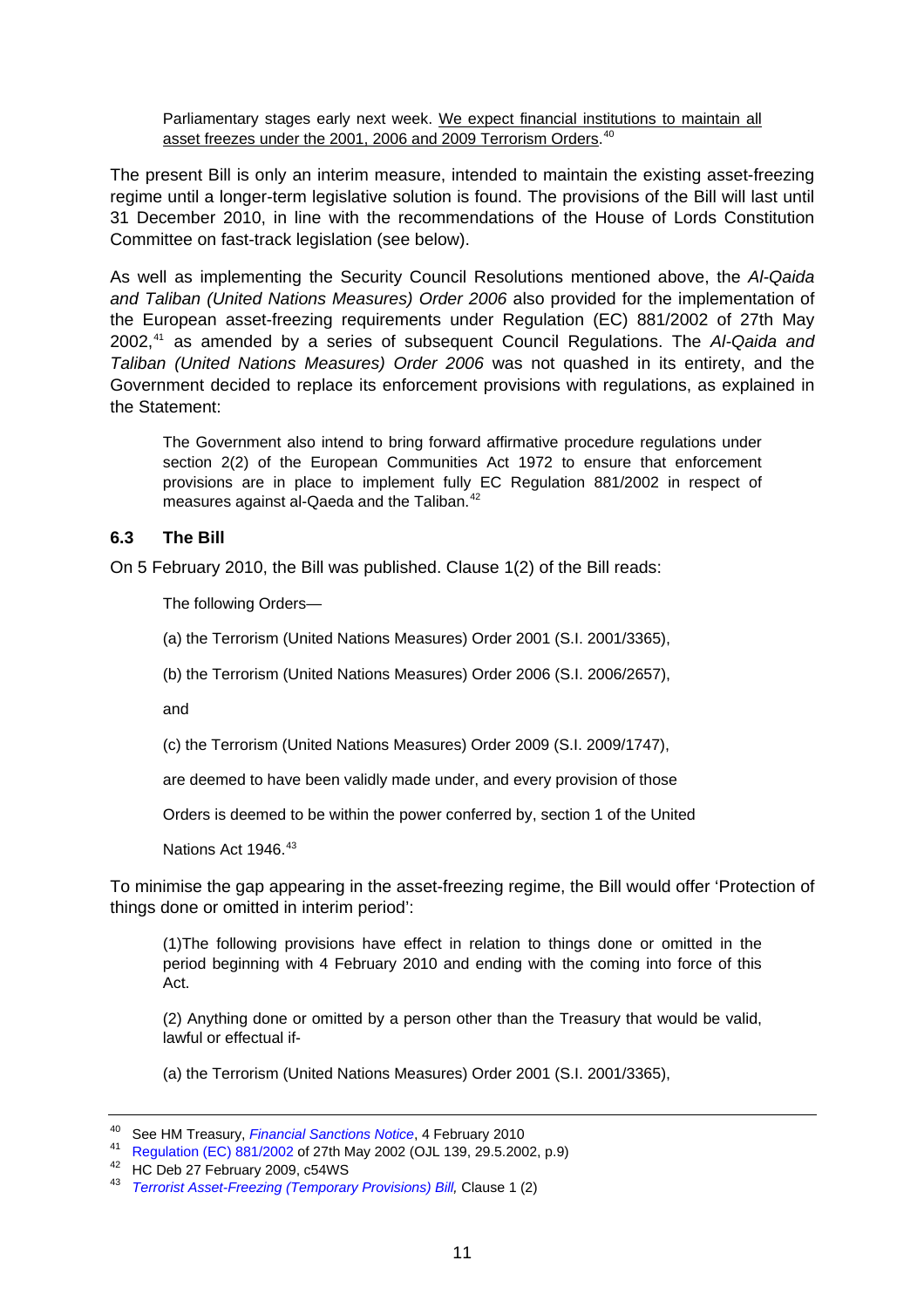<span id="page-11-0"></span>(b) the Terrorism (United Nations Measures) Order 2006 (S.I. 2006/2657), and

(c) the Terrorism (United Nations Measures) Order 2009 (S.I. 2009/1747),

had been validly made under, and every provision of those Orders had been within the power conferred by, section 1 of the United Nations Act 1946, is deemed to be valid, lawful or effectual as if those Orders had been so made and every provision of them had been within that power.<sup>[44](#page-11-1)</sup>

As recommended by the House of Lords Select Committee on the Constitution, the Explanatory Notes contain an explanation of why the fast-track procedure is necessary in this case.<sup>[45](#page-11-2)</sup>

Also on 5 February 2010, the Treasury published the draft of the Terrorist Asset-Freezing Bill,<sup>[46](#page-11-3)</sup> which is intended to replace the current Bill in dues course.

### **7 Commentary**

Alison Macdonald, of Matrix chambers, highlighted the significance of the case:

The judgments of the majority in this case amount to an emphatic reminder to the executive that, if it wants to interfere with fundamental rights, it must do so openly and through the Parliamentary process, not through the shadowy route of Orders in Council. This is so even when the interference with fundamental rights is said to be required by the UK's international obligations.<sup>[47](#page-11-4)</sup>

The Swiss parliamentarian Dick Marty, who belongs to the ALDE (liberal) European party grouping, is rapporteur of the Parliamentary Assembly of the Council of Europe (PACE) committee on UN and EU anti- terrorist blacklists. He welcomed the Court's decision:

I congratulate Britain's recently-established Supreme Court for recognising, in one of its first judgments, that human rights take precedence over executive decisions founded on international law, including those originating from the United Nations Security Council. International law cannot be a round-about means of bypassing citizens' most basic fundamental rights.

Pending a real reform of the Security Council's procedures to ensure greater respect for human rights, I can but hope that other national courts will follow the example of the British Supreme Court and the European Court of Justice, which last year issued similar rulings in cases concerning European Union blacklists. I also call on national parliaments to exert pressure on their governments, as the Swiss Senate has done, so that these international sanctions are applied in accordance with minimum standards of respect for fundamental rights.<sup>[48](#page-11-5)</sup>

Eric Metcalfe, of Justice, the law reform and human rights group, said:

<span id="page-11-2"></span><span id="page-11-1"></span><sup>44</sup>*Ibid.,* Clause 2 (1) and (2) 45 Treasury, *[Terrorist Asset-Freezing \(Temporary Provisions\) Bill, Explanatory Notes](http://www.hm-treasury.gov.uk/d/finsanc_assetfreezingbill_temp_explannotes.pdf), 2010*

<span id="page-11-5"></span><span id="page-11-4"></span><span id="page-11-3"></span><sup>&</sup>lt;sup>47</sup> [UK Supreme Court blog,](http://www.ukscblog.net/) 2 February 2010<br><sup>48</sup> 'Dick Marty welcomes British court ruling that United Kingdom must not apply UN Security Council antiterrorist sanctions where they violate basic rights', *States News Service,* 28 January 2010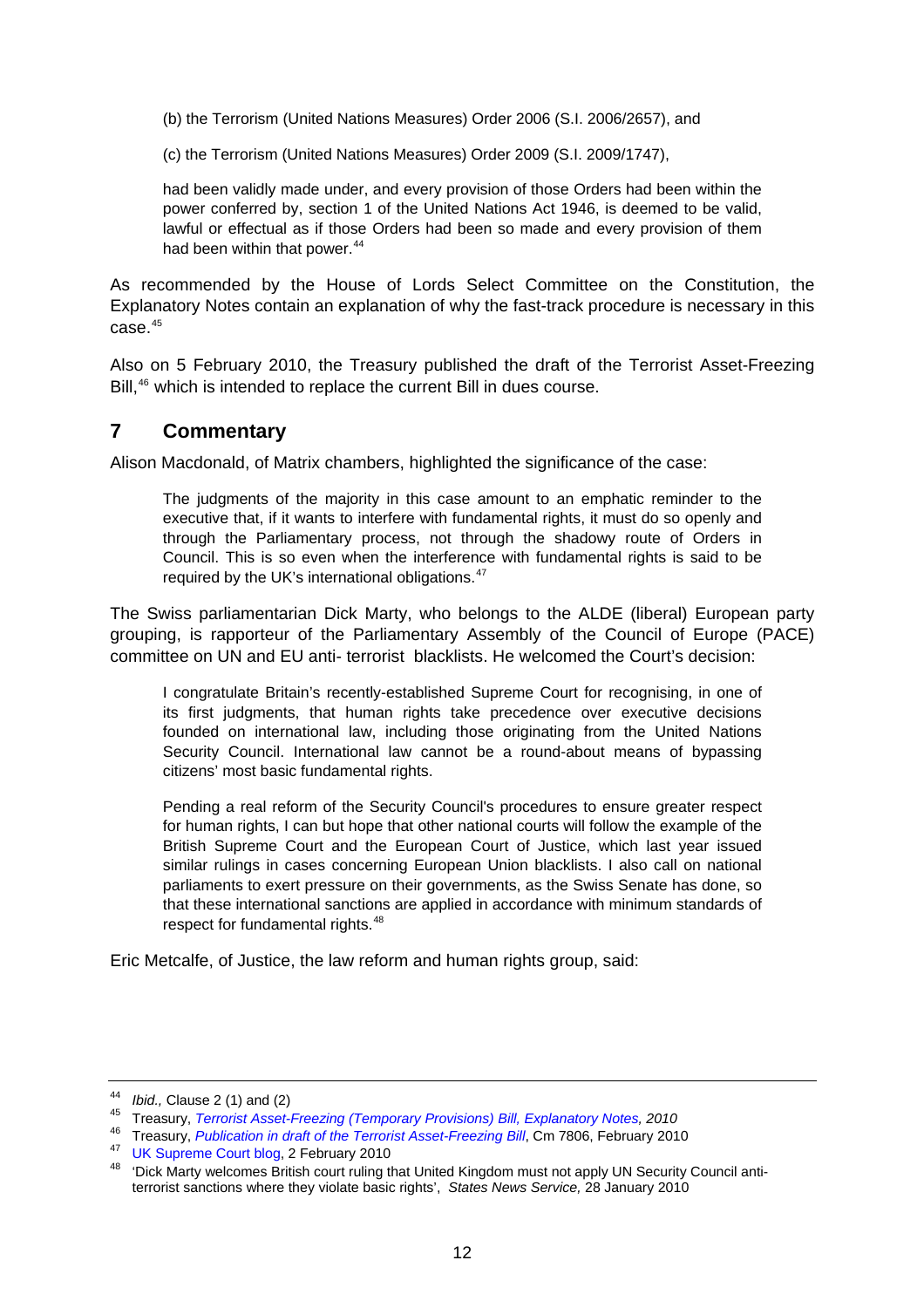<span id="page-12-0"></span>It is right that the Government takes action to prevent the financing of terrorism. But it was wrong for the Treasury to do so by side-stepping Parliament and violating basic rights.<sup>[49](#page-12-1)</sup>

Liberal Democrat home affairs spokesman Chris Huhne said:

Hot on the heels of the control orders embarrassment, another dubious government measure has been deservedly slapped down by our courts. The government's desperation to circumvent parliament is creating bad laws, legal defeats and hefty bills for the taxpayer. It has to stop.<sup>[50](#page-12-2)</sup>

Shadow Chancellor George Osborne was reported as saying:

This is massive incompetence by the Government. The law they used to stop terrorism suspects having access to money has been ruled illegal, and they are desperately searching for a plan B. I spoke to the Chancellor this morning and we will help the Government pass emergency legislation, but as we speak there is no law in place to prevent terror suspects from accessing frozen assets. That is not a risk Britain should be running, and the blame lies with Gordon Brown, who was warned six years ago about this and refused to listen.<sup>[51](#page-12-3)</sup>

### **8 The fast-tracking of legislation**

The *Terrorist Asset Freezing (Temporary Provisions) Bill 2009-10* is the second bill to be fast-tracked since the House of Lords Constitution Committee report on fast-tracking legislation was published.[52](#page-12-4) On 15 December 2009, the day the *Video Recordings Bill 2009- 10* was introduced into the House of Commons, the Government announced in a written ministerial statement that a full explanation of the reasons for the expedition of the Bill, in line with a recommendation from the Committee, would be given in the Explanatory Notes. The Government also announced that such a practice would be followed whenever legislation was expedited in future. The Government announced that the explanation would describe:

(a) Why is fast-tracking necessary?

(b) What is the justification for fast-tracking each element of the Bill?

(c) What efforts have been made to ensure the amount of time made available for parliamentary scrutiny has been maximised?

(d) To what extent have interested parties and outside groups been given an opportunity to influence the policy proposal?

(e) Does the Bill include a sunset clause (as well as any appropriate renewal procedure)? If not, why do the Government judge that their inclusion is not appropriate?

(f) Are mechanisms for effective post-legislative scrutiny and review in place? If not, why do the Government judge that their inclusion is not appropriate?

(g) Has an assessment been made as to whether existing legislation is sufficient to deal with any or all of the issues in question?

<span id="page-12-2"></span><span id="page-12-1"></span><sup>&</sup>lt;sup>49</sup> 'Judges throw out measures to freeze assets of terror suspects', *Times*, 28 January 2010<br><sup>50</sup> 'Supreme Court rules freezing bank accounts of terror suspects is illegal', *Scotsman*, 28 January 2010<br><sup>51</sup> 'Terror asse

<span id="page-12-3"></span>

<span id="page-12-4"></span>July 2009, HL 116-I 2008-09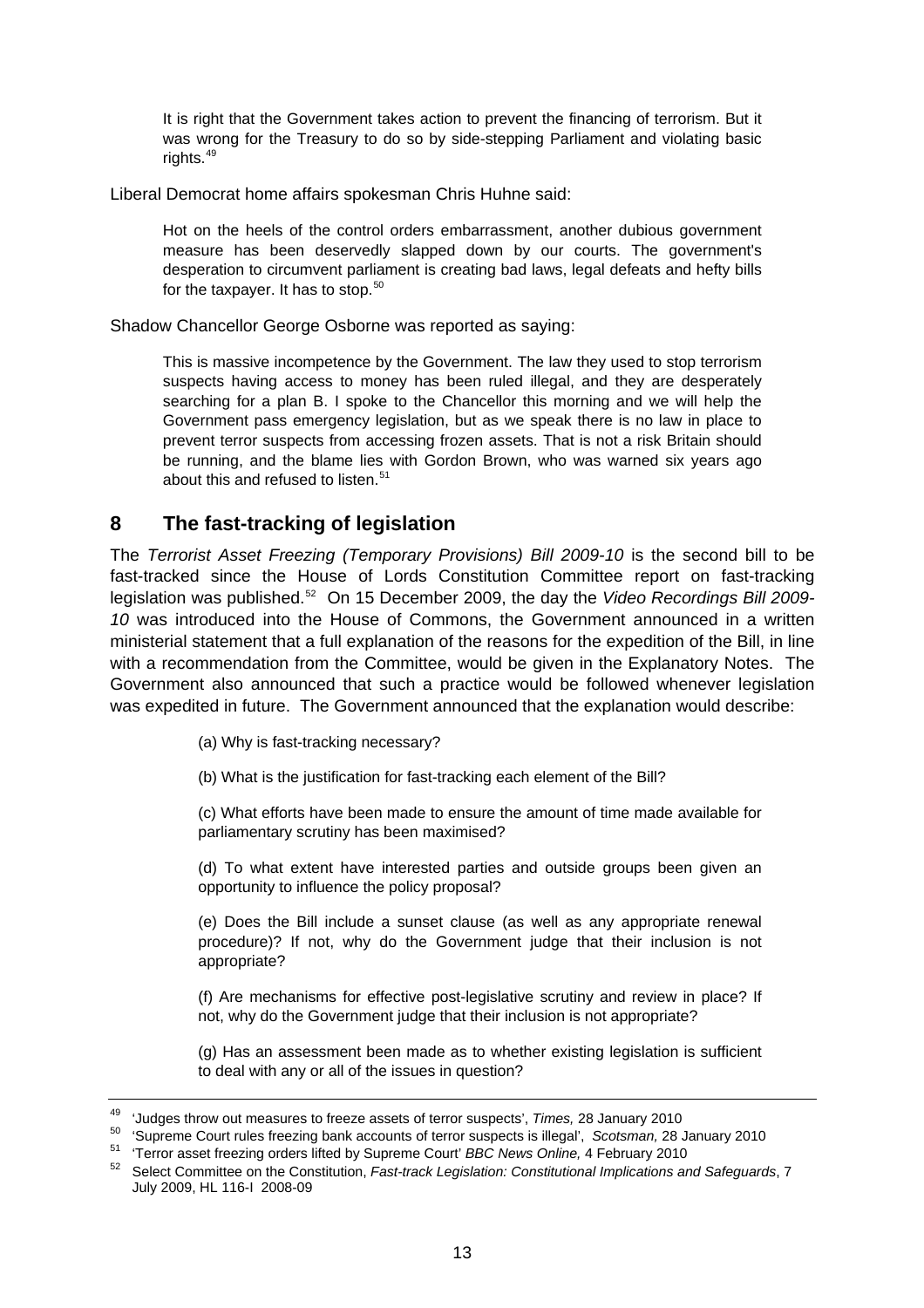(h) Have relevant parliamentary committees been given the opportunity to scrutinise the legislation?<sup>[53](#page-13-1)</sup>

#### <span id="page-13-0"></span>**8.1 The introduction of a procedure for fast-tracked legislation**

#### *Constitution Committee proposals*

The Constitution Committee of the House of Lords undertook an inquiry into fast-track legislation in the 2008-09 Session. The Committee described it as an inquiry into "constitutional issues that may arise when there is resort to emergency legislation", and in particular, "situations where bills receive an expedited passage through Parliament".<sup>[54](#page-13-2)</sup> In its inquiry, it used a definition of fast-track legislation based on the evidence provided by the Clerk of the House of Commons: "bills … which the Government of the day represents to Parliament must be enacted swiftly ... and then uses its power of legislative initiative and control of Parliamentary time to secure their passage".<sup>[55](#page-13-3)</sup>

The Committee identified eleven problems and issues that arose as a result of fast-tracking legislation, such as:

- Constrained parliamentary scrutiny
- Does fast-tracking of legislation lead to bad legislation?
- Executive dominance of the fast-track process<sup>56</sup>

When a bill is to be fast-tracked, the Committee recommended that, in the House of Lords, an oral ministerial statement should be made on introduction and an explanation of the reasons for it to be set out in the explanatory notes. The Committee set out a list of issues that the explanation should address. The Government accepted the principle of this recommendation and listed the same issues as the Committee – they are set out in the written ministerial statement above.

The Committee also recommended that the Government put mechanisms in place "to ensure that relevant parliamentary committees and stakeholders are consulted about and given the opportunity to respond to proposed fast-track legislation ahead of Second Reading in the House in which the bill is introduced". It commented that "this should be possible in all but the most extreme circumstances".<sup>[57](#page-13-5)</sup> The Committee further recommended that there should be a presumption in favour of sunset clauses appearing in fast-tracked legislation to ensure that it is subject to parliamentary review;<sup>[58](#page-13-6)</sup> and that there should be a presumption in favour of early post-legislative review of fast-tracked legislation.<sup>[59](#page-13-7)</sup>

#### *Government Response*

The House of Lords debated the report on 10 November 2009, $60$  and the Committee published the Government's response on 7 December 2009.<sup>[61](#page-13-9)</sup>

<span id="page-13-1"></span><sup>53</sup> HC Deb 15 December 2009 cc117WS-118WS

<span id="page-13-2"></span><sup>54</sup> Select Committee on the Constitution, *Fast-track Legislation: Constitutional Implications and Safeguards*, 7

<span id="page-13-5"></span>

<span id="page-13-6"></span>

<span id="page-13-8"></span><span id="page-13-7"></span>

<span id="page-13-4"></span><span id="page-13-3"></span><sup>155</sup> *Ibid*, para 27<br>
16. para 27<br>
16. para 163<br>
16. para 198<br>
16. para 208-209<br>
16. para 208-209<br>
16. para 208-209<br>
16. para 198 **HL Deb 10 November 2009 cc724-750**<br>
16. para 16. para 116. para 116. para 116. para 116. par

<span id="page-13-9"></span><sup>61</sup> Select Committee on the Constitution, *Government Response to Fast-track Legislation: Constitutional Implications and Safeguards*, 7 December 2009, HL 11 2009-10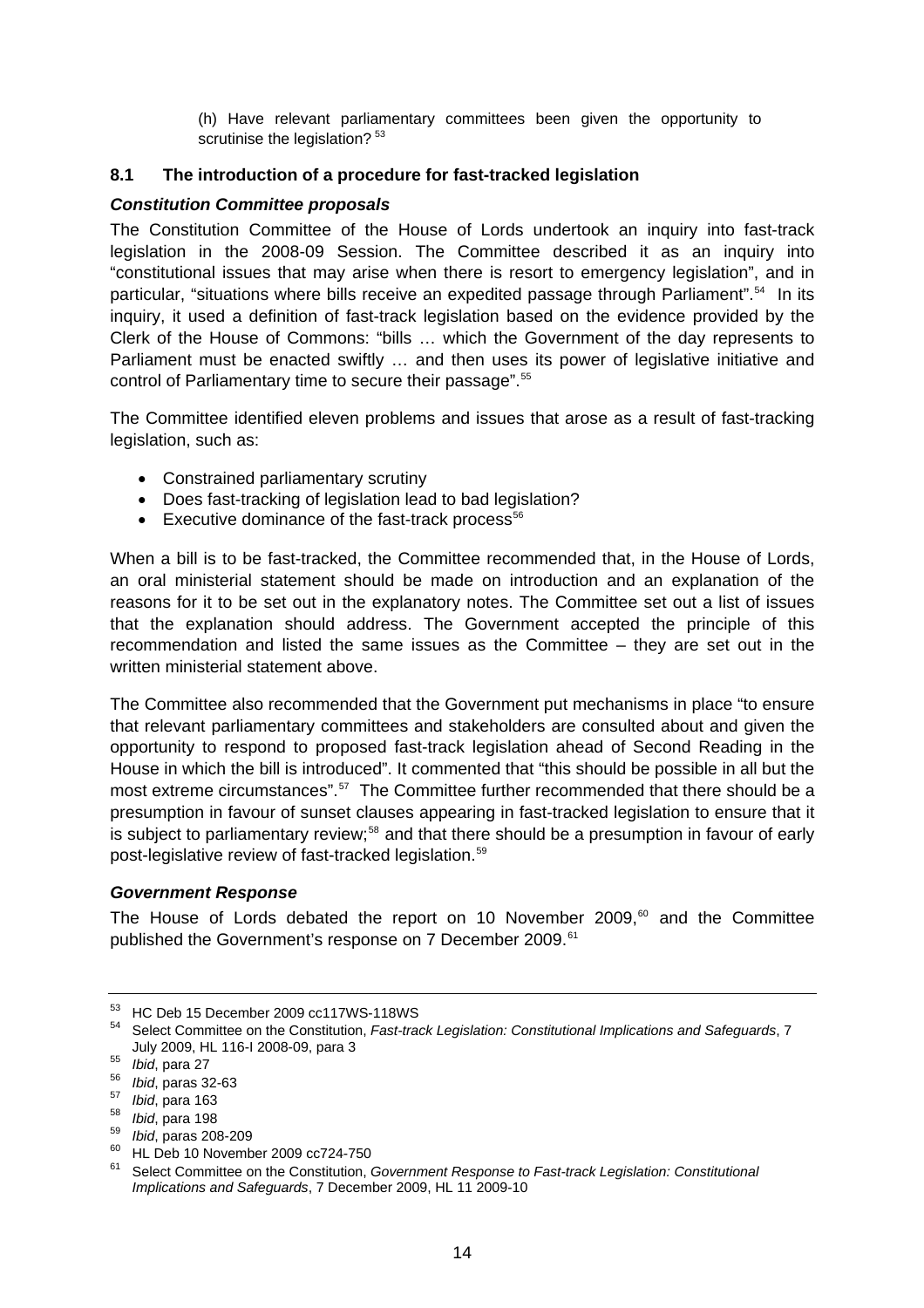The Government believed that Parliament was "entitled to a full explanation of why a piece of legislation is being proposed for fast tracking".<sup>[62](#page-14-0)</sup> In the debate, Baroness Royall of Blaisdon, the Chancellor of the Duchy of Lancaster and the Leader of the House of Lords, responded for the Government. She agreed to pursue the suggestion that "the Explanatory Memorandum to the Bill could—perhaps should—include a statement about the need for fast-tracking". [63](#page-14-1)

In its response to the Committee, the Government argued that the use of a sunset clause would be approached on a case-by-case basis. On post-legislative scrutiny it re-affirmed the commitment it had given in *Post-legislative scrutiny – The Government's Approach*<sup>[64](#page-14-2)</sup> to review within three to five years. In the debate, Baroness Royall reiterated the Government's response on the sunset clauses and on post-legislative scrutiny.<sup>[65](#page-14-3)</sup>

Further information on the Constitution Committee's proposals is given in the Library Standard Note, *Fast-track legislation*. [66](#page-14-4)

<span id="page-14-0"></span><sup>62</sup> *Ibid* 

<span id="page-14-1"></span> $^{63}$  HC Deb 10 November 2009 c748

<span id="page-14-2"></span><sup>64</sup> Office of the Leader of the House of Commons, *[Post-legislative scrutiny – The Government's Approach](http://www.official-documents.gov.uk/document/cm73/7320/7320.pdf)*, March 2008, Cm 7320, ; 17 HC Deb 20 March 2008 c74WS<br><sup>65</sup> HC Deb 10 November 2009 cc748-749

<span id="page-14-4"></span><span id="page-14-3"></span><sup>66</sup> House of Commons Library Standard Note, *Fast-track legislation*, SN/PC/5256, 22 December 2009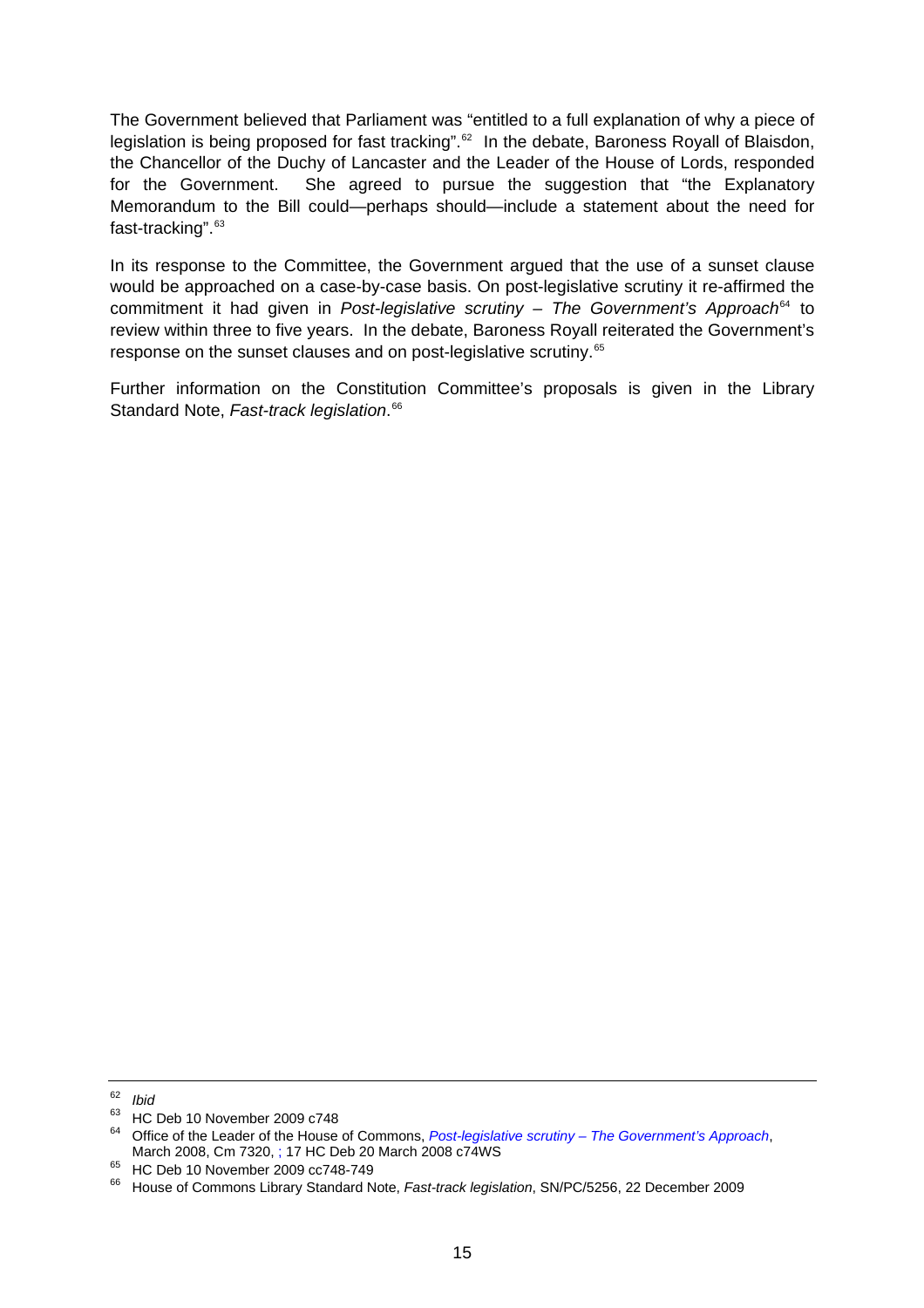## <span id="page-15-0"></span>**Annex 1: Legislative history of the Terrorism Order**

- [05.02.2010 The Terrorist Asset-Freezing Bill](http://www.hm-treasury.gov.uk/fin_sanctions_terrorist_assetfreezingbill.htm)  Introduction of the Terrorist Asset Freezing (Temporary Provisions) Bill and a draft Terrorist Asset Freezing Bill
- [10.08.2009 The Terrorism \(United Nations Measures\) Order 2009 \(SI 2009/1747\)](http://www.hm-treasury.gov.uk/d/si_1747_terrorism_order_2009_150709.pdf) Replaced and revoked the Terrorism (United Nations Measures) Order 2006, save that directions made under Article 4 of that Order or under Article 4 of the Terrorism (United Nations Measures) Order 2001 (which are continued in effect by provisions in the 2006 Order), which remain in force on 10 August 2009 continue to apply until 31 August 2010 unless revoked sooner, and the provisions of the 2006 Order or the 2001 Order will continue to apply to such directions
- [12.10.2006 The Terrorism \(United Nations Measures\) Order 2006 \(SI 2006/2657\)](http://www.hm-treasury.gov.uk/d/si_2657_terrorism_un_measures_order_2006_121006.pdf)  [\(PDF 84KB\)](http://www.hm-treasury.gov.uk/d/si_2657_terrorism_un_measures_order_2006_121006.pdf)

Replaced and revoked the Terrorism (United Nations Measures) Order 2001 (SI 2001/3365) save that in any case where a direction has been made under article 4 of that Order, the provisions of that Order continue to apply. Also revoked other instruments and provisions amending the 2001 Order.

- [29.06.2005 The Terrorism \(United Nations Measures\) Order 2001 \(Amendment\)](http://www.hm-treasury.gov.uk/d/si_1525_terrorism_un_measures_order_2001_amendment_regulations_2005_290605.pdf)  [Regulations 2005 \(SI 2005/1525\) \(PDF 41KB\)](http://www.hm-treasury.gov.uk/d/si_1525_terrorism_un_measures_order_2001_amendment_regulations_2005_290605.pdf) Amended the Terrorism (United Nations Measures) Order 2001 (SI 2001/3365) to take account of Council Decision 2005/221/CFSP.
- [28.09.2004 The Terrorism \(United Nations Measures\) Order 2001 \(Amendment\)](http://www.hm-treasury.gov.uk/d/si_2309_terrorism_un_measures_order_2001_amendment_regulations_2004_280904.pdf)  [Regulations 2004 \(SI 2004/2309\) \(PDF 43KB\)](http://www.hm-treasury.gov.uk/d/si_2309_terrorism_un_measures_order_2001_amendment_regulations_2004_280904.pdf) Amended the Terrorism (United Nations Measures) Order 2001 (SI 2001/3365) to take account of Council Decision 2004/306/EC.
- [20.09.2003 The Terrorism \(United Nations Measures\) Order 2001 \(Amendment No 3\)](http://www.hm-treasury.gov.uk/d/si_2430_terrorism_un_measures_order_2001_amendment_3_regulations_2003_200903.pdf)  [Regulations 2003 \(SI 2003/2430\) \(PDF 36KB\)](http://www.hm-treasury.gov.uk/d/si_2430_terrorism_un_measures_order_2001_amendment_3_regulations_2003_200903.pdf) Amended the Terrorism (United Nations Measures) Order 2001 (SI 2001/3365) to take account of Council Decision 2003/646/EC.
- [19.09.2003 The Terrorism \(United Nations Measures\) Order 2001 \(Amendment No 2\)](http://www.hm-treasury.gov.uk/d/si_2209_terrorism_un_measures_order_2001_amendment_2_regulations_2003_190903.pdf)  [Regulations 2003 \(SI 2003/2209\) \(PDF 36KB\)](http://www.hm-treasury.gov.uk/d/si_2209_terrorism_un_measures_order_2001_amendment_2_regulations_2003_190903.pdf) Amended the Terrorism (United Nations Measures) Order 2001 (SI 2001/3365) to take account of Council Decision 2003/480/EC.
- [04.06.2003 The Terrorism \(United Nations Measures\) Order 2001 \(Amendment\)](http://www.hm-treasury.gov.uk/d/si_1297_terrorism_un_measures_order_2001_amendment_regulations_2003_040603.pdf)  [Regulations 2003 \(SI 2003/1297\) \(PDF 35KB\)](http://www.hm-treasury.gov.uk/d/si_1297_terrorism_un_measures_order_2001_amendment_regulations_2003_040603.pdf) Amended the Terrorism (United Nations Measures) Order 2001 (SI 2001/3365) to take account of Council Decision 2002/974/EC.
- [10.10.2001 The Terrorism \(United Nations Measures\) Order 2001 \(SI 2001/3365\)](http://www.hm-treasury.gov.uk/d/si_3365_terrorism_un_measures_order_2001_101001.pdf)  [\(PDF 62KB\)](http://www.hm-treasury.gov.uk/d/si_3365_terrorism_un_measures_order_2001_101001.pdf)  Prohibited the making available of funds and financial services to terrorists, and provided HM Treasury with powers to freeze accounts of suspected terrorists, pursuant to UNSCR 1373 (2001).

Source: HM Treasury web page, [Terrorism and terrorist financing](http://www.hm-treasury.gov.uk/fin_sanctions_terrorist.htm)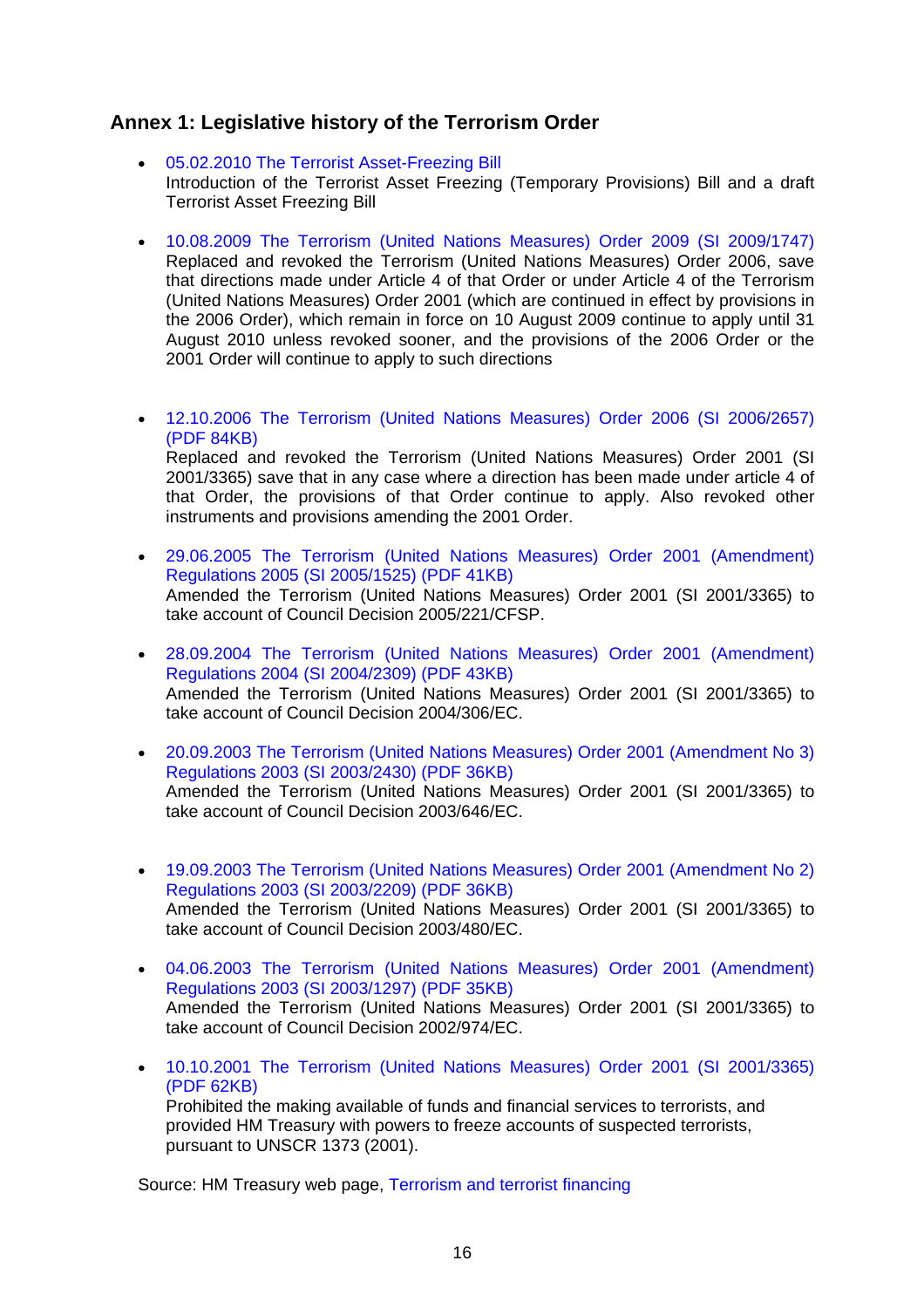## <span id="page-16-0"></span>**Annex 2: Legislative history of the Al-Qaida Order**

• [16.11.2006 The Al-Qaida & Taliban \(United Nations Measures\) Order 2006 \(SI](http://www.hm-treasury.gov.uk/d/si_2952_alqaida_and_taliban_un_measures_order_2006_161106.pdf)  [2006/2952\) \(PDF 81KB\)](http://www.hm-treasury.gov.uk/d/si_2952_alqaida_and_taliban_un_measures_order_2006_161106.pdf) 

Updated the provisions in the domestic legislation giving effect to the UNSCRs from 1267(2002) to 1617(2005) relating to Al-Qaida, Usama bin Laden and the Taliban including, amongst other things, provision to give effect to an asset freeze, including a prohibition on the making available of funds and economic resources to individuals and entities designated by the UN sanctions Committee or by the UN Security Council, and provided for breaches of the Order to be criminal offences. Amended certain provisions in the Al-Qaida and Taliban (United Nations Measures) Order 2002 (S.I. 2002/111) and revoked the Al-Qaida and Taliban (United Nations Measures)(Amendment) Order 2002 (S.I. 2002/251).

Provides that in any case where a direction has been given under article 8 of the 2002 Order, the provisions of that Order continue to apply. Also, where a licence has been granted under article 7 of the 2002 Order to a person designated by the sanctions Committee, the licence will continue in force as if it had been granted under this Order. The provisions in the 2002 Order which gave effect to financial sanctions in a number of UNSCRs are superseded by the provisions in this Order.

• [14.02.2002 The Al-Qa'ida and Taliban \(United Nations Measures\) \(Amendment\)](http://www.hm-treasury.gov.uk/d/si_251_alqaida_and_taliban_un_measuresamendment_order_2002_140202.pdf)  [Order 2002 \(SI 2002/251\) \(PDF 32KB\)](http://www.hm-treasury.gov.uk/d/si_251_alqaida_and_taliban_un_measuresamendment_order_2002_140202.pdf) 

Amended the Al-Qa'ida and Taliban (United Nations Measures) Order 2002 (SI 2002/111).

• [25.01.2002 The Al-Qa'ida and Taliban \(United Nations Measures\) Order 2002 \(SI](http://www.hm-treasury.gov.uk/d/si_111_alqaida_and_taliban_un_measures_order_2002_250102.pdf)  [2002/111\) \(PDF 88KB\)](http://www.hm-treasury.gov.uk/d/si_111_alqaida_and_taliban_un_measures_order_2002_250102.pdf) 

Implemented the restrictive measures in UNSCR 1390 (2002) in the UK and provided that breaches of the Order be criminal offences. Revoked the Afghanistan (United Nations sanctions) Order 2001 (SI 2001/396) and the Afghanistan (United Nations sanctions)(Amendment) Order 2001 (SI 2001/2557).

• [20.07.2001 The Afghanistan \(United Nations sanctions\) \(Amendment\) Order 2001 \(SI](http://www.hm-treasury.gov.uk/d/si_2557_afghanistan_un_sanctions_amendment_order_2001_200701.pdf)  [2001/2557\) \(PDF 40KB\)](http://www.hm-treasury.gov.uk/d/si_2557_afghanistan_un_sanctions_amendment_order_2001_200701.pdf) 

Amended the Afghanistan (United Nations sanctions) Order 2001 (SI 2001/396).

• [16.02.2001 The Afghanistan \(United Nations sanctions\) Order 2001 \(SI 2001/396\)](http://www.hm-treasury.gov.uk/d/si_396_afghanistan_un_sanctions_order_2001_160201.pdf)  [\(PDF 95KB\)](http://www.hm-treasury.gov.uk/d/si_396_afghanistan_un_sanctions_order_2001_160201.pdf)

Implemented the restrictive measures in UNSCR 1333 (2000) in the UK in addition to those in UNSCR 1267 (1999) and provided that breaches of the Order be criminal offences.

Revoked the Afghanistan (United Nations sanctions) Order 1999 (SI 1999/3133).

• [26.11.1999 The Afghanistan \(United Nations sanctions\) Order 1999 \(SI 1999/3133\)](http://www.hm-treasury.gov.uk/d/si_3133_afghanistan_un_sanctions_order_1999_261199.pdf)  [\(PDF 62KB\)](http://www.hm-treasury.gov.uk/d/si_3133_afghanistan_un_sanctions_order_1999_261199.pdf)

Implemented the restrictive measures in UNSCR 1267 (1999) in the UK and provided that breaches of the Order be criminal offences.